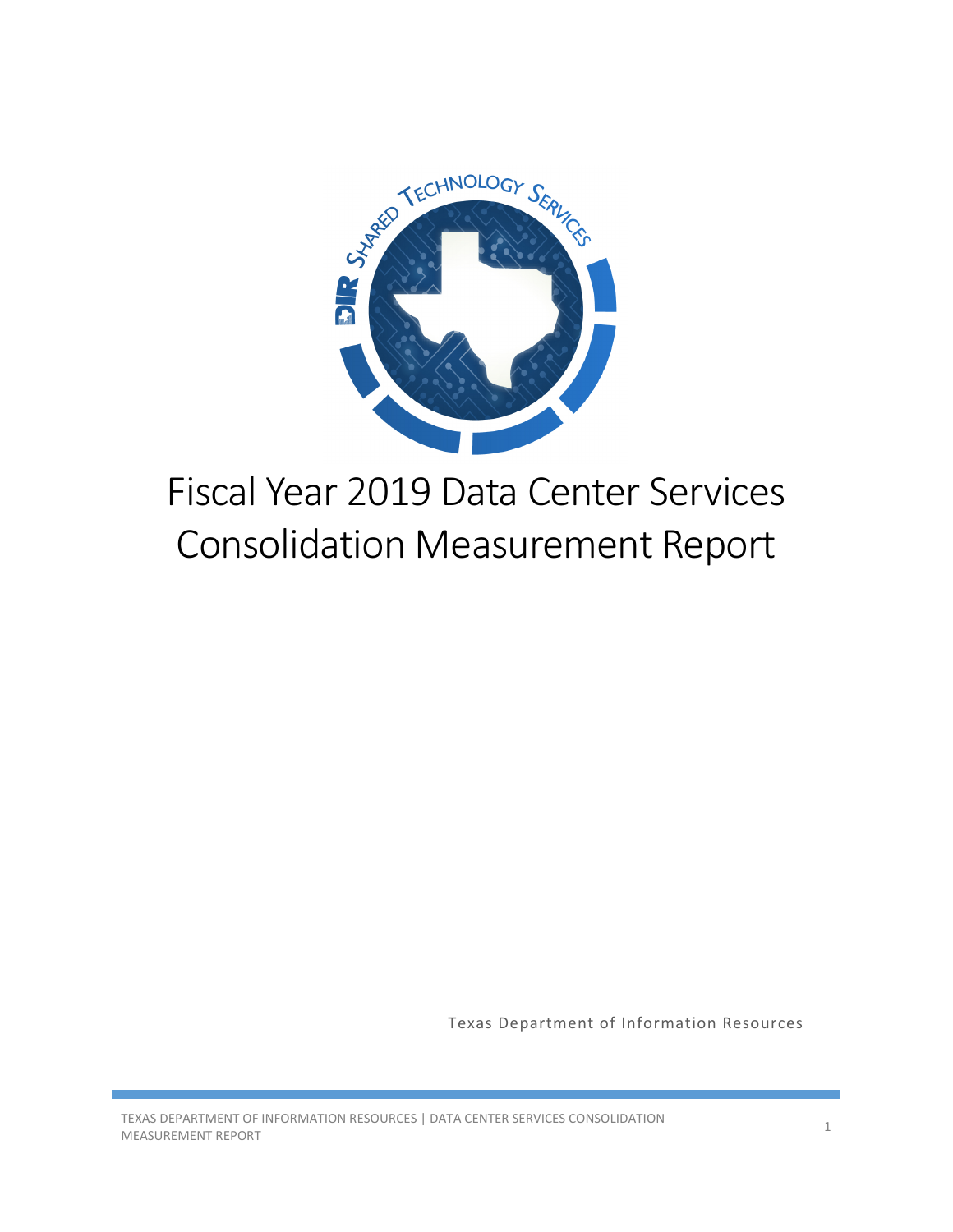# May 2020

# Table of Contents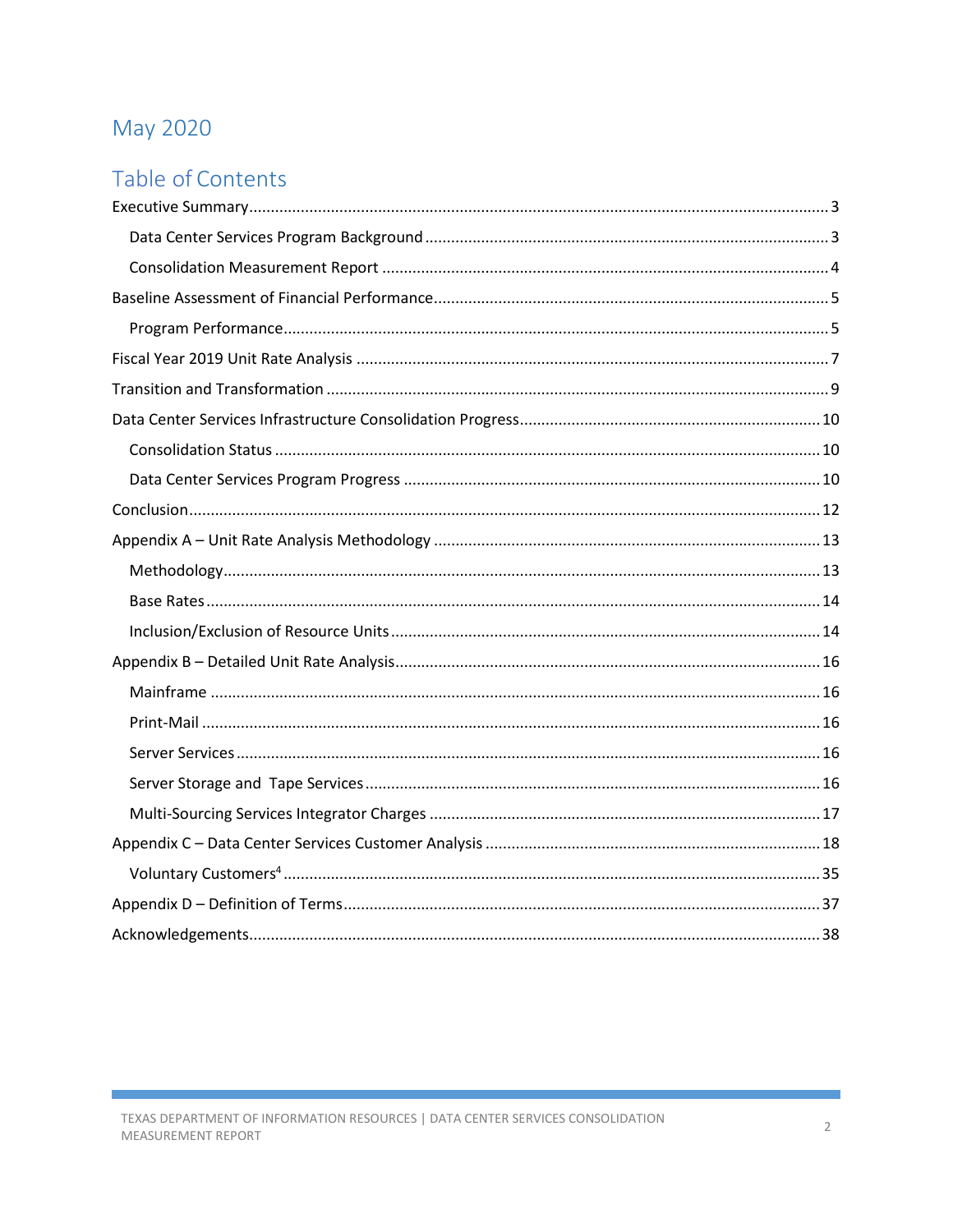# <span id="page-2-0"></span>Executive Summary

#### <span id="page-2-1"></span>Data Center Services Program Background

As the state's information technology (IT) agency, the Texas Department of Information Resources (DIR) provides customers with IT products and services as well as policy, planning, and guidance that help shape consistent and effective use of technology across Texas. In 2005, the 79th Legislature passed House Bill 1516 directing DIR to consolidate agencies' IT infrastructure to reduce statewide costs for IT services, modernize aging state infrastructure, and increase overall security and disaster recovery capability. The goal of the legislation was to reduce taxpayer costs by consolidating and standardizing IT infrastructure, products, and services across agencies with large IT investments. Additionally, the State sought to reduce disaster recovery risks, security risks, and critical state data and system assets backup risks, and to stay current with IT best practices.

In 2006, 29 state agencies were selected to participate in the data center consolidation. DIR released a request for offer to outsource the management of these agencies' IT infrastructure, while consolidating more than 31 disparate, legacy data centers into two highly secure, redundant data centers in Austin and San Angelo. With designated agency participation, DIR entered into a seven-year contract in 2007 to operate the Data Center Services (DCS) Program. In 2010, DIR re-procured and re-structured DCS into a service integration model with multiple Service Component Providers (SCP) and a Multi-Sourcing Services Integrator (MSI) that positioned the state to achieve more flexibility, accountability, and functionality.

DIR continues to provide customers additional services through expanded DCS offerings. In 2016, the DCS program met its consolidation goals, with mainframe, print-mail, and service desk services fully consolidated. In 2017, DIR executed two optional Managed Application Services contracts, one for application development and maintenance and a second for application services-rate card. These contracts allow customers to reinvest infrastructure consolidation savings to continue modernizing legacy applications. In 2018, DIR executed a Managed Security Services contract to provide customers with access to security monitoring and device management, incident response, and risk and compliance services. In 2019, DIR executed two contracts to support Texas.Gov services, one for application development and maintenance and one for payment processing. Additionally, DIR executed a digital MSI model further enhancing the capabilities of the program. Together these contracts expanded the DCS program to the Shared Technology Services program.

The DCS Program is open to all Texas state agencies, institutions of higher education, and local governmental entities. DCS services include mainframe, server, bulk print-mail, disaster recovery, backup, monitoring, security, storage, production control, data center network, architecture design, capacity management, operating system support, database support, middleware support, hardware refresh, software currency, and facilities. The program currently invoices 84 state and local entities including 24 designated state agencies with fully managed mainframe, server, and bulk print-mail services meaning that DIR, through its service provider vendors, provide the hardware, software, tools, and technical staff to fully support IT infrastructure. This report excludes voluntary customers that contract with DIR but are not currently being invoiced.

TEXAS DEPARTMENT OF INFORMATION RESOURCES | DATA CENTER SERVICES CONSOLIDATION 3<br>MEASUREMENT REPORT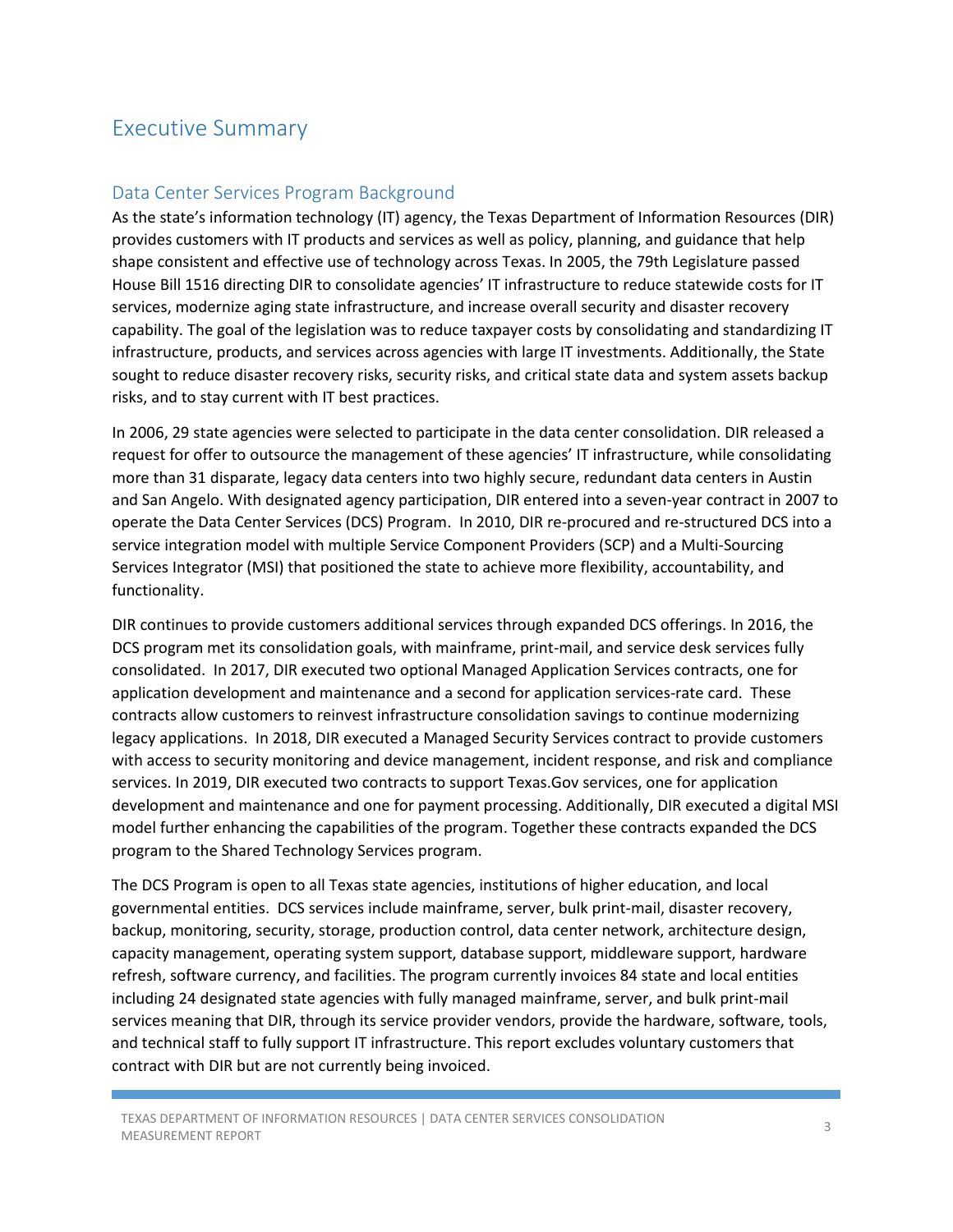As Texas experiences rapid population and economic growth, state governmental entities must deliver more constituent services with greater efficiency. As a result, the state is progressively investing in IT to accomplish many goals. These goals include improving business operations support, pursuing cost efficiencies, providing secure and innovative ways for Texans to interact with the State, enhancing the digital experience of government services, and supporting open data initiatives to improve transparency. As governments are challenged to do more with less, the ability to outsource and optimize infrastructure and IT services becomes increasingly necessary to achieve economies of scale. The DCS Program provides a strong foundation for an ever-growing and enhanced set of IT services by enabling government entities to meet these demands.

#### <span id="page-3-0"></span>Consolidation Measurement Report

In 2013, the 83rd Legislature amended Texas Government Code, Section 2054.062[1](#page-3-1) to require DIR to measure and report on the financial performance and progress of the data center consolidation effort DIR is tasked with:

- Developing a method of measuring costs for the DCS consolidation initiative.
- Developing a method for collecting and validating data to determine a baseline assessment of costs.
- Evaluating costs and cost savings for consolidation based on the methodology.
- Coordinating assessment with DIR's internal auditor for guidance.
- Developing a method of measuring progress for DCS consolidation initiative.
- Evaluating progress for consolidation initiative.
- Reporting annually to primary stakeholders.
- Posting consolidation reports on the DIR website.

In 2014, DIR contracted with a third party to develop the cost measurement methodology and worked collaboratively with DCS customer representatives to review and refine the proposed methodology. The initial DCS Consolidation Report was published on February 27, 2015. The initial report methodology, as agreed upon by DCS customers, is used in this report and provides multiple views of the DCS program financial performance for Fiscal Year (FY) 2019.

This consolidation measurement report provides analysis and insight into the following DCS program elements:

- 1. Baseline Assessment of Financial Performance
	- A comparison of appropriated DCS spending versus actual customer spending.
	- Total customer spending by service category.
- 2. FY 2019 Unit Rate impact Analysis.
	- Rate analysis based on volume fluctuations and total extended charges.
- 3. Transition and Transformation Investments.

<span id="page-3-1"></span><sup>&</sup>lt;sup>1</sup> The full reference of the Texas Government Code can be located via the lin[k Texas Government Code Chapter 2054.0](https://urldefense.proofpoint.com/v2/url?u=http-3A__www.statutes.legis.state.tx.us_Docs_GV_htm_GV.2054.htm&d=AwIFAg&c=qRq7a-87GiVVW7v8KD1gdQ&r=-UCHe6J4u6alDkGq8ampREipepFh2EpKJlhXE32aBR8&m=LKrn7JBLHOCSmXU2WkxvpobIFChz4PlI8a3VybGL5Zc&s=H4y8csyduEENvdhirYWXwJF7fmllXrHt0flZ9Z7MBR8&e)62 or www.statutes.legis.state.tx.us/Docs/GV/htm/GV.2054.htm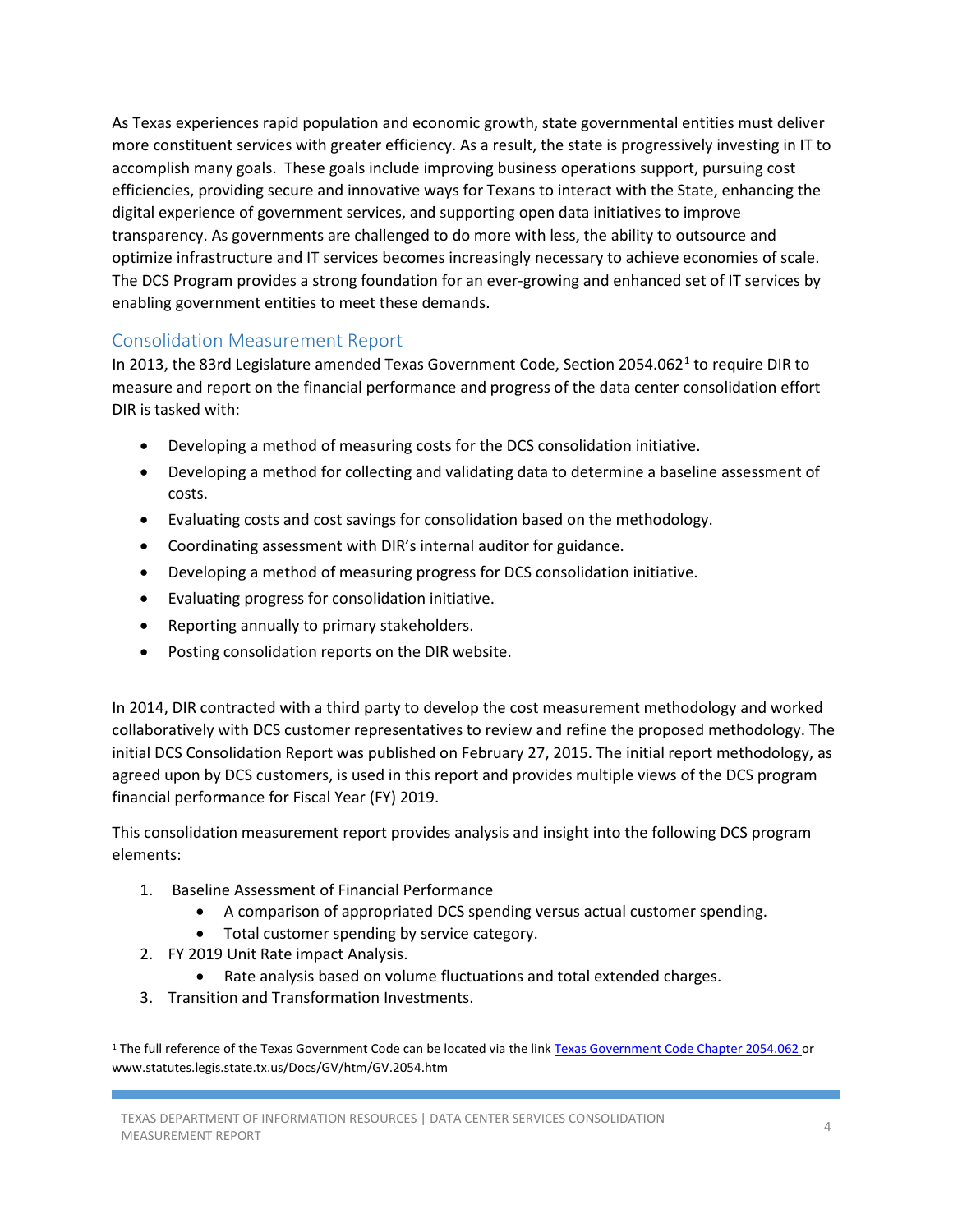- A financial summary of one-time investments required to transition services and transform and consolidate the legacy IT environment.
- 4. DCS Infrastructure Consolidation Progress.
	- Current status of infrastructure consolidation initiatives.
	- Description of DCS program accomplishments.

# <span id="page-4-0"></span>Baseline Assessment of Financial Performance

#### <span id="page-4-1"></span>Program Performance

The DCS program is highly complex and has experienced dynamic growth resulting from services changes and expansion, as well as strategic investments that support the ongoing consolidation effort. The following section provides insight into program costs in FY 2019.

The 32 agencies (24 designated and eight voluntary) exceeded the amounts the Legislature appropriated for the DCS program by \$18.6 million (reflected in Table 1 below).

#### *Table 1. FY 2019 Appropriations for DCS Agencies Versus Actual Spending*

|         | <b>Original DCS</b><br><b>Appropriation*</b> | <b>Actual - DCS</b><br><b>Infrastructure</b><br><b>Services</b> | $Actual -$<br><b>Managed</b><br><b>Application</b><br><b>Services</b> | Actual -<br><b>Managed</b><br><b>Security</b><br><b>Services</b> | <b>Variance</b> |
|---------|----------------------------------------------|-----------------------------------------------------------------|-----------------------------------------------------------------------|------------------------------------------------------------------|-----------------|
| FY 2019 | \$252,019,356                                | \$257,038,227                                                   | \$13,303,422                                                          | \$265,386                                                        | ( \$18,587,679] |

*\*Note: Appropriated amounts reflect the original DCS Services Capital Budget appropriations, plus Texas.gov, and do not include subsequent transfers.* 

FY 2019 DCS appropriations were approximately \$252.0 million, while actual expenditures totaled approximately \$270.6 million. DCS appropriation transfers are not captured in this analysis. Individual DCS customer analyses are presented in Appendix C.

The following services comprised the majority of DCS customer spending for FY 2019:

- **Mainframe Services:** compute processing and storage services for applications hosted on mainframes.
- **Print-Mail Services:** bulk printing and mailing services, courier services, paper, and envelopes.
- **Server Services:** consolidated private cloud and non-consolidated virtual and physical compute processing for DCS customer applications.
- **Server Storage and Tape Services:** data storage and backup services for the consolidated and non-consolidated servers.
- **Managed Application Services:** application maintenance, application development, and hourly rate card services.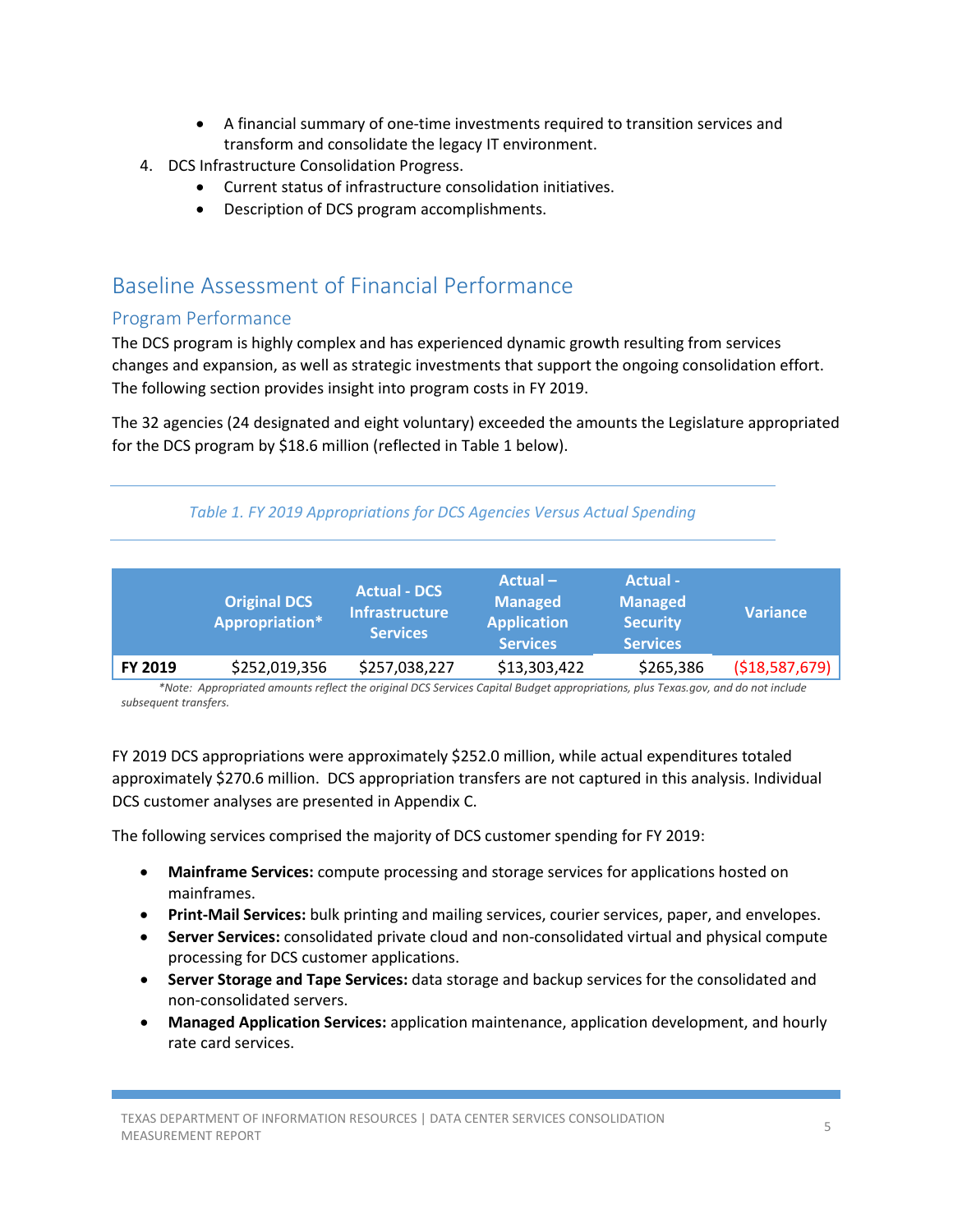- **Managed Security Services**: security monitoring and device management, incident response, and risk and compliance services.
- **Server Hardware and Software:** hardware service charges for dedicated and shared server compute processing, software service charges for specific third-party software categories procured for DCS customers, and rate card hours for service provider-supplied project personnel resources provided on an hourly basis.
- **Transition and Transformation Milestones**: transition services associated with moving from one outsourced environment to another outsourced environment, including knowledge transfer, process documentation, and wall-to-wall inventory. Transformation services related to upgrading and consolidating the IT-operating environment.
- **Cross-functional, Project and Facilities:** SCP cross-functional, project management, and data center facility costs.
- **MSI Services**: SCP integration and management, providing functions such as the portal, service desk support, application portfolio and hosting, service level and capacity monitoring, financial management, major incident management, training, process and quality management, outreach, and growth.
- **Other Services:** includes enterprise cloud offerings, passthrough costs and co-location services.

Table 2 shows the actual FY 2019 expenditures per service.

| <b>Service Categories</b>                       | <b>FY 2019 Actual Spending</b> |
|-------------------------------------------------|--------------------------------|
| <b>Mainframe Services</b>                       | \$31,113,956                   |
| <b>Print-Mail Services</b>                      | \$14,103,251                   |
| <b>Server Services</b>                          | \$64,539,008                   |
| <b>Server Storage and Tape Services</b>         | \$25,254,378                   |
| <b>Managed Application Services</b>             | \$13,303,422                   |
| <b>Managed Security Services</b>                | \$265,386                      |
| <b>Server Hardware and Software</b>             | \$61,374,574                   |
| <b>Transition and Transformation Services</b>   | \$17,116,489                   |
| <b>Public Cloud</b>                             | \$5,503,664                    |
| <b>Cross-functional, Project and Facilities</b> | \$21,321,468                   |
| <b>MSI Services</b>                             | \$15,796,907                   |
| <b>Other</b>                                    | \$914,532                      |
| <b>TOTAL:</b>                                   | \$270,607,035                  |
| FY 2019 INITIAL APPROPRIATION*:                 | \$252,019,356                  |
| <b>VARIANCE:</b>                                | ( \$18,587,679)                |

*Table. 2 Enterprise Billing Categories*

*\*Note: Appropriated amounts reflect the original DCS Services Capital Budget appropriations, plus Tx.gov, and do not include subsequent transfers.*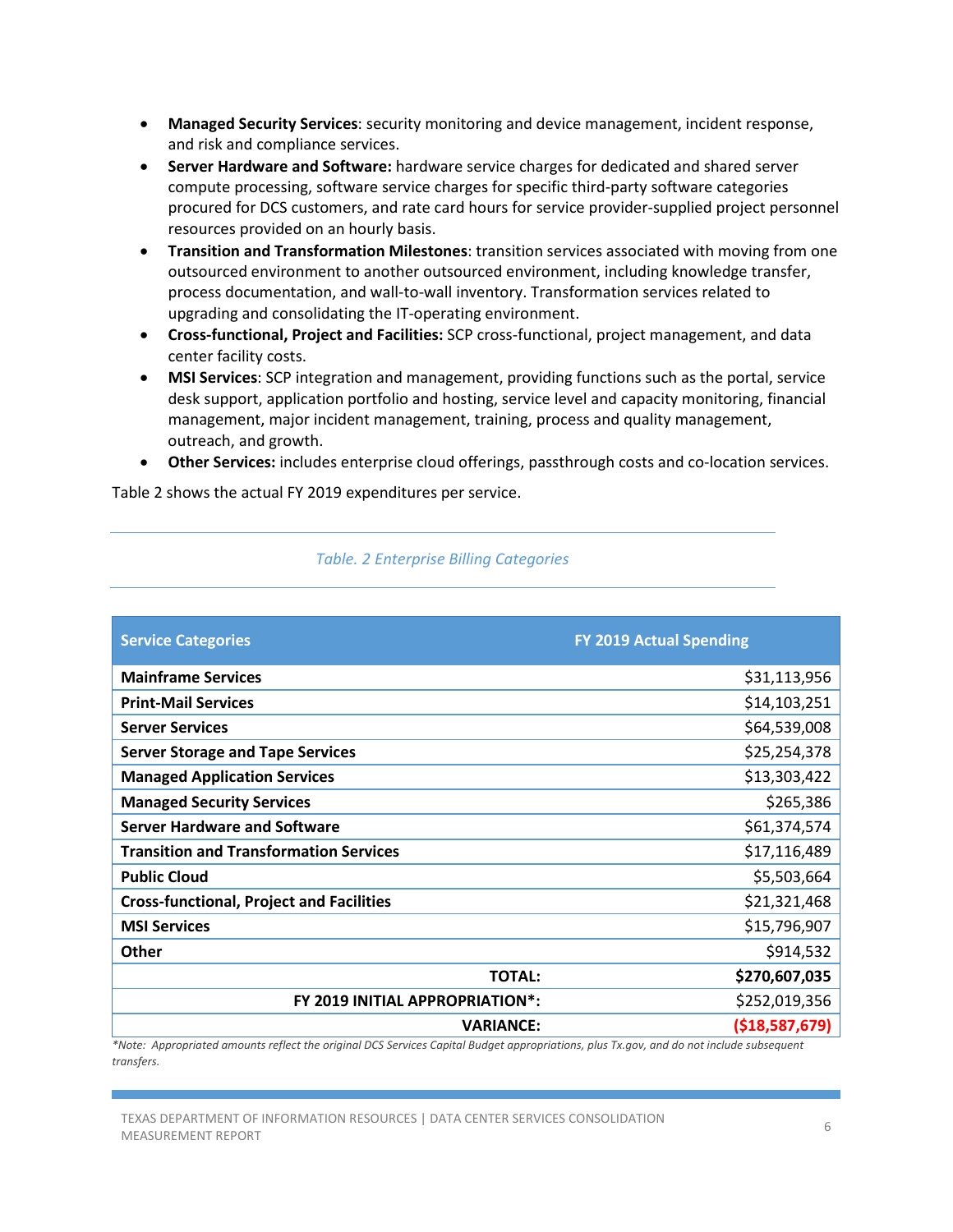In addition to the 24 agencies that are required to participate in the data center as part of the state's consolidation initiative, all Texas state agencies, colleges, and universities can voluntarily use DCS services. In 2013, the 83rd Legislature passed Senate Bill 866 which authorized DIR to offer data center services to local government entities. These services include managed Infrastructure as a Service (IaaS) which entails mainframe, private cloud and public cloud servers, bulk print and mail, disaster recovery, backup, monitoring, security, storage, production control, data center network, architecture design, capacity management, operating system support, database support, middleware support, hardware refresh, software currency, Microsoft O365, imagery, and facilities as well as Managed Application and Security Services.

Table 3 reflects DCS spending for the 52 voluntary agencies and local government agencies participating in the DCS program.

<span id="page-6-0"></span>

| Type                                                       | <b>Number</b> | <b>Amount</b> |
|------------------------------------------------------------|---------------|---------------|
| <b>Voluntary Agencies without DCS Budget Appropriation</b> | 9             | \$2,989,374   |
| <b>Self-Directed and Semi-Independent Agencies</b>         | 5             | \$101,047     |
| <b>Higher Education: Colleges and Universities</b>         | 4             | \$52,272      |
| <b>Local Government Entities</b>                           | 34            | \$325,311     |
| TOTAL:                                                     | 52            | \$3,468,004   |

#### *Table 3. FY 2019 Actual Spending for DCS Voluntary Customers*

### Fiscal Year 2019 Unit Rate Analysis

The pricing methodology DIR structured with the DCS service providers is a consumption-based, variable-price model common in the marketplace for outsourced services. The structure provides the state with the flexibility to pay for services consumed with no fixed price minimum – converting a traditionally capital-intensive infrastructure to a variable-based operating expense.

One of the benefits of a consumption-based pricing model is the economy of scale related to increased consumption that results in decreasing unit rates. In FY 2019, the Mainframe and Bulk Print-Mail model remained structured using a fixed fee, or base charge, for fixed volumes of service called the resource baseline, with fee variations for volumes above or below the resource baseline threshold. The base charge includes both fixed and variable charges required to support the resource baseline volume, while the variable charges reflect only the marginal cost to provide or reduce an incremental unit of service. Because of the marginal unit cost being lower than the imputed base rate, additional volumes of service create a lower overall unit rate for that service category, called Additional Resource Charges (ARC). In reverse, a reduction in consumption creates a higher overall unit rate as the fixed cost is spread across a lower volume base, called Reduced Resource Credits (RRC).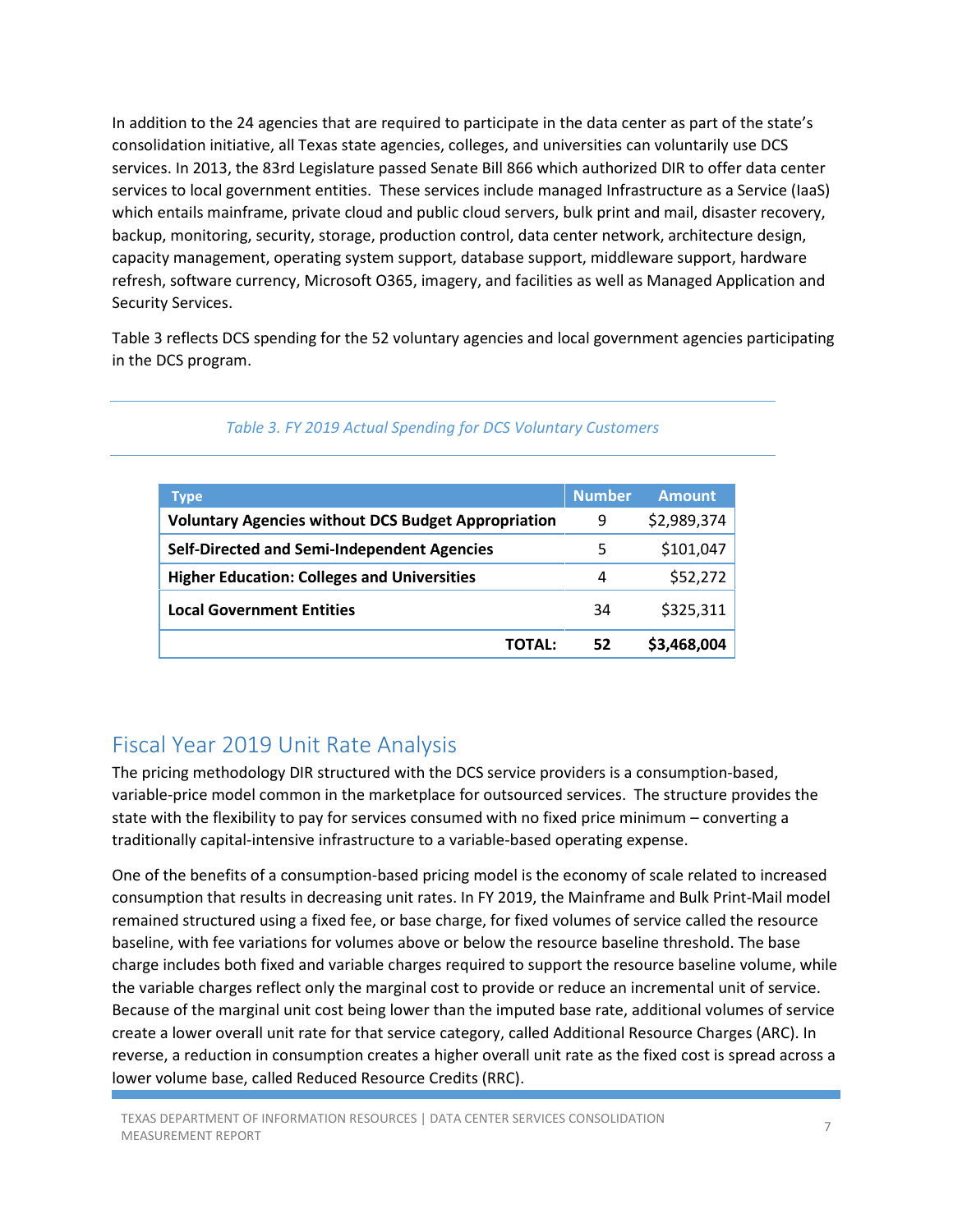In FY 2018, with the conversion to Hybrid Cloud Services (HCS), server and server storage resource units were largely converted to a tiered-pricing structure in response to customer requests for fewer monthto-month rate fluctuations from the ARC/RRC model. Each of the ten tiers includes a fixed price range for a defined volume range. For this analysis, the Tier 6 pricing range was used to compare with actual expenditures to determine savings. As the state anticipates increased consumption of DCS services year-over-year, a consumption-based pricing model should be advantageous to the participating customers.

Table 4 below shows the variance between consumption at the 2019 base rates and the actual invoiced consumption. The contracted base cost represents the forecasted amount that the program and customers are contractually obligated to pay for base volumes and is the baseline for measuring cost savings. See Appendix A for a complete description of the unit rate analysis methodology.

| <b>Rate-Based Billing Categories (Included)</b> | <b>Contracted Base Cost</b> | <b>Actual Cost</b> | Variance    |
|-------------------------------------------------|-----------------------------|--------------------|-------------|
| <b>Mainframe Services</b>                       | \$29,487,472                | \$29,234,215       | \$253,258   |
| <b>Print-Mail Services</b>                      | 9,313,222                   | 9,974,115          | (660, 893)  |
| <b>Server Services</b>                          | 33,020,289                  | 33,892,946         | (872, 657)  |
| Server Storage & Tape Services                  | 14,223,281                  | 14,058,362         | 164,919     |
| Multi-Sourcing Integrator Services (MSI)        | 16,297,906                  | 15,796,907         | 501,000     |
| Total:                                          | \$102,342,170               | \$102,956,544      | (5614, 374) |

*Table 4. Summary by Resource Unit Group*

The above summary demonstrates FY 2019 variability across the DCS program with an unfavorable outcome. Analysis of each service follows:

- **Mainframe**
	- $\circ$  Overall mainframe services consumption was slightly higher and actual expenditures were slightly lower than the forecasted amounts, resulting in a favorable variance. Favorable variances were found in all resource units: mainframe hours, Direct Attached Storage Device (DASD), Virtual Tape Storage (VTS) and Specialty engine consumption.
- **Print-Mail**
	- o Print-Mail volumes resulted in an overall unfavorable variance, primarily due to print consumption trending significantly lower than the base volumes. Additionally, courier services consumption decreased.
- **Server Services**
	- o Server Services volumes were generally lower than the forecast volumes, causing the rates to fall into the less-discounted tiers with the most significant unfavorable variance found in Remote Server Break Fix.
- **F** Server Storage and Tape Services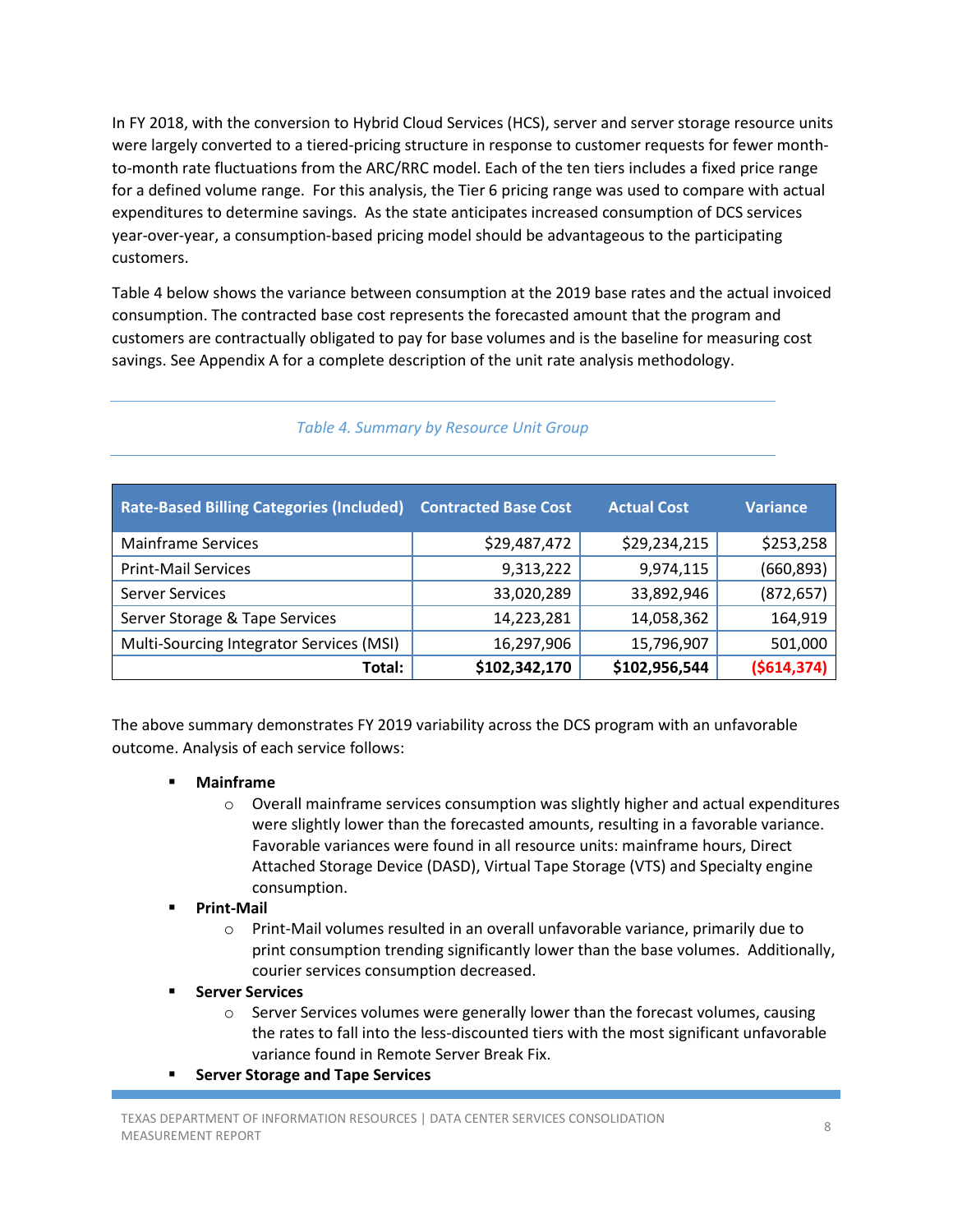- $\circ$  Overall Server Storage and Tape consumption was slightly higher and actual expenditures were slightly lower than the forecast, resulting in a favorable variance.
- **MSI Charges**
	- o MSI Charges resulted in a favorable variance largely as a result of lower variable charges applied to DCS spending than was anticipated.

A more detailed description of the unit rate analysis methodology is included in Appendix A. The Detailed Unit Rate Analysis is documented in Appendix B and the individual DCS customer analyses are documented in Appendix C.

NOTE: To facilitate a technology upgrade, the DCS program instituted a freeze on Enterprise Tape fluctuations in January 2015; the four Resource Unit Categories below remained frozen throughout FY 2019 and were invoiced under the Enterprise Tape Resource Unit based on an agreed amount.

- Consolidated Tape Stored
- Consolidated Tape Written
- Non-Consolidated Tape Other
- Non-Consolidated Tape Stored

In January 2015, DIR worked with the service provider to implement an Enterprise Tape/Backup freeze and cost reduction, resulting in an estimated reduction of \$2.52 million annually. Effective September 1, 2016, the Enterprise Tape/Backup amount was further reduced by \$1.38 million annually, which eliminated the full \$3.9 million unfavorable variance noted in the DCS pricing benchmark completed in April 2016. This reduced, fixed monthly backup charge continued through FY 2019 and is anticipated to remain in place until the Enterprise Tape/Backup Resource Units are re-priced, and volumes adjusted following completion of the migration to the new backup technology.

# <span id="page-8-0"></span>Transition and Transformation

In addition to the consumption-based charges that compensate the DCS service providers for day-to-day delivery of IT services, there are also separate transition and transformation (T&T) charges for certain activities and investments that will occur during the first 48 months of the DCS Master Services Agreement.

The Transition and Transformation phase is summarized into four initiatives:

- **1. Transition.** The takeover of services from the incumbent service provider with minimal impact on the performance of the operations. Includes knowledge transfer and documentation, as well as the implementation of service management tools and processes to facilitate a smooth transition when the new service providers take over the operations.
- **2. Stabilization.** Includes remediating the environment, addressing assets needing immediate refresh, implementing a new backup and recovery solution, and completing a comprehensive inventory.
- **3. Consolidation.** The multi-year effort to complete the migration of servers (and related storage and backup environments) from legacy data centers and agency business offices into consolidated data centers.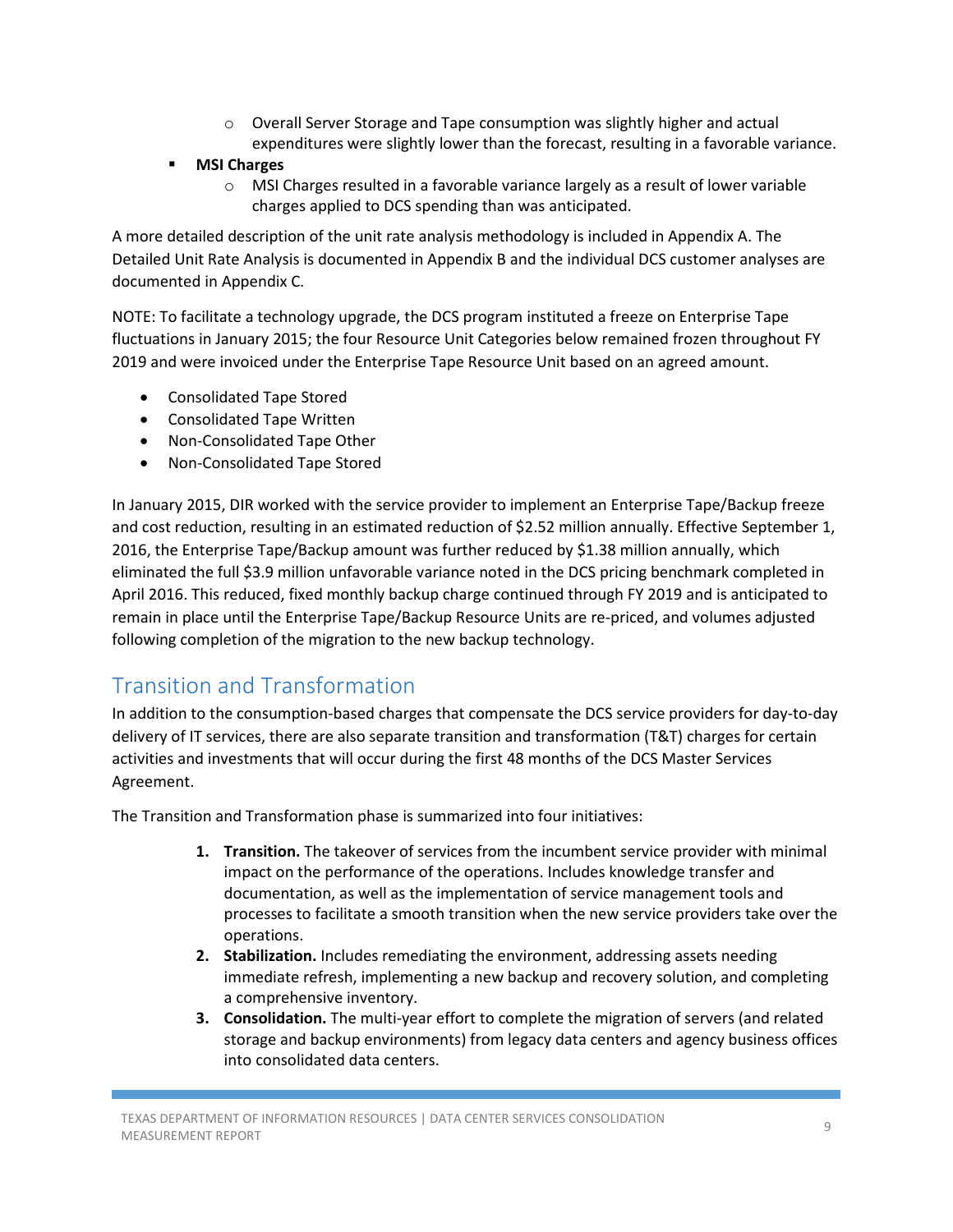**4. Optimization.** Ongoing improvements to the environment that will benefit the state by reducing costs and improving services.

The cost of these activities totals \$75.78 million, which the state pays upon successful completion of defined milestones from monies collected from state agencies for DCS program fees.

| <b>Milestone</b>        | <b>Total</b><br><b>Milestone</b><br><b>Charge Paid</b><br><b>Over Term</b> | <b>Accepted</b><br><b>Total Paid</b><br><b>Over Term</b> | <b>Invoiced</b><br>through<br>August 2019 | <b>Accepted</b><br><b>Paid Over</b><br><b>Term T&amp;T</b><br><b>Liability</b> | Non-<br><b>Accepted</b><br><b>Paid Over</b><br><b>Term T&amp;T</b><br><b>Liability</b> |
|-------------------------|----------------------------------------------------------------------------|----------------------------------------------------------|-------------------------------------------|--------------------------------------------------------------------------------|----------------------------------------------------------------------------------------|
| <b>Server</b>           | \$19.04                                                                    | \$19.04                                                  | \$19.04                                   | (50.00)                                                                        | \$0.00                                                                                 |
| Data Center             | \$2.02                                                                     | \$2.02                                                   | \$2.02                                    | (50.00)                                                                        | \$0.00                                                                                 |
| <b>Network</b>          | \$4.97                                                                     | \$4.97                                                   | \$4.97                                    | (50.00)                                                                        | \$0.00                                                                                 |
| <b>Hybrid Cloud</b>     | \$35.48                                                                    | \$35.48                                                  | \$28.93                                   | \$6.55                                                                         | \$0.00                                                                                 |
| <b>Mainframe</b>        | \$6.78                                                                     | \$6.78                                                   | \$5.93                                    | \$0.85                                                                         | \$0.00                                                                                 |
| <b>MSI Milestones</b>   | \$7.32                                                                     | \$6.91                                                   | \$6.91                                    | \$0.00                                                                         | \$0.41                                                                                 |
| <b>Xerox Print Mail</b> | \$0.16                                                                     | \$0.16                                                   | \$0.16                                    | \$0.00                                                                         | \$0.00                                                                                 |
| <b>TOTAL:</b>           | \$75.78                                                                    | \$75.37                                                  | \$67.97                                   | \$7.40                                                                         | \$0.41                                                                                 |

#### *Table 5. Transition and Transformation Charges (In Millions)*

# <span id="page-9-0"></span>DCS Infrastructure Consolidation Progress

#### <span id="page-9-1"></span>Consolidation Status

Since its inception in 2007, the DCS program has met many of its objectives including:

- **Mainframe.** 100-percent consolidated into the two state data centers with full redundancy and tested disaster recovery capability. The consolidation replaced 14 mainframes with seven new machines.
- **Print-Mail.** 100-percent consolidated providing high-speed print and bulk mail technology, resulting in reduced postage rates. Annually, the program prints nearly 340 million images and mails nearly 54 million items.
- **Server.** As of the end of FY 2019, the DCS program Server Consolidation rate was at 82.2 percent. The remaining 17.8 percent of servers are anticipated to remain non-consolidated to optimize performance and/or cost for select applications. The DCS program also maintains a hardware refresh program to ensure the state's assets remain current and supportable.

#### <span id="page-9-2"></span>DCS Program Progress

DCS customer satisfaction, measured annually by a third party, has improved since the 2012 contract restructure. In FY 2019, the new MSI contract replaced tools that had been in use since 2007and had been customers primary interface and engagement with the STS Program, which posed distinct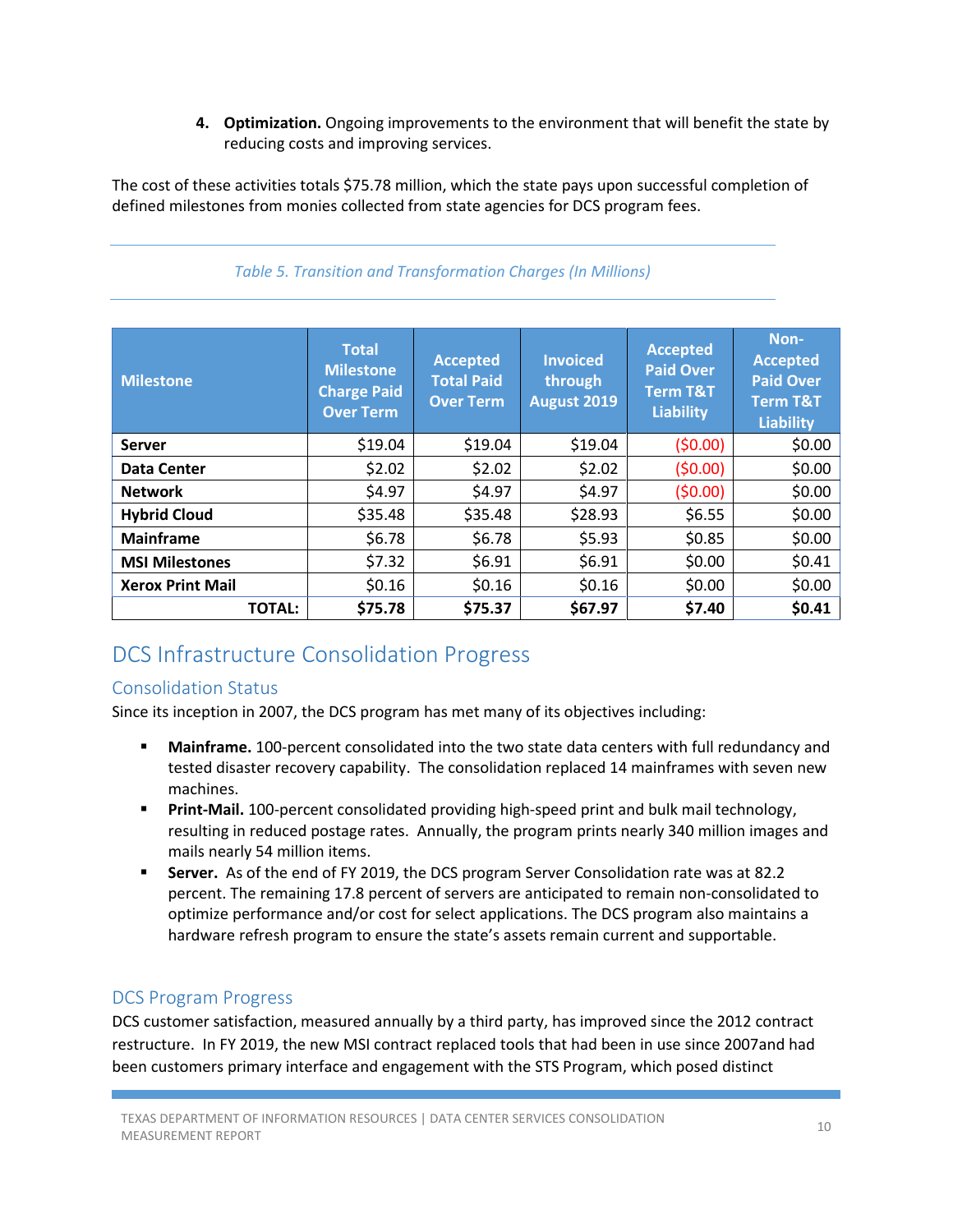implementation challenges. Simultaneously, Texas.gov and the Open Data Portal became part of the program.

These changes brought both intended and unintended disruption, leading to a dip in customer satisfaction ratings in early FY 2019. The swift identification of issues, additional training, organizational change in management strategies, and process improvements resulted in a quick recovery with improvement holding throughout the remainder of the year.



With the integrator and service provider structure, numerous service delivery improvements have been achieved:

- Service levels are measured and reported at the program level and at the individual customer level to incentivize service provider performance and customer satisfaction for each individual customer. Service level credits are assessed at the program level only to achieve lower overall pricing for services and consistent performance for all agencies. All service providers routinely attain rigorous service levels.
- **EXECT** Agencies rate service provider performance on a monthly scorecard to complement the service level measurements and annual customer satisfaction surveys. In FY 2019 an average of 90 percent of customers rated the current service provider's performance as Acceptable/Good/Excellent, reaching 100 percent in the final month of the year.
- Security standards and practices consistently met state and federal audit requirements, including Criminal Justice Information Security (CJIS), Internal Revenue System (IRS), and the State Auditor's Office security standards compliance. The DCS program also has a software currency policy under the guidance of the customer governance structure.
- The MSI portal provides agencies transparency into service provider performance through reports, service level agreement measurements, process documentation, and consolidated billing.
- The two consolidated data centers provide high levels of security, newer technology, and more current software. Resiliency and business continuity are supported by a generator installed at the Austin Data Center.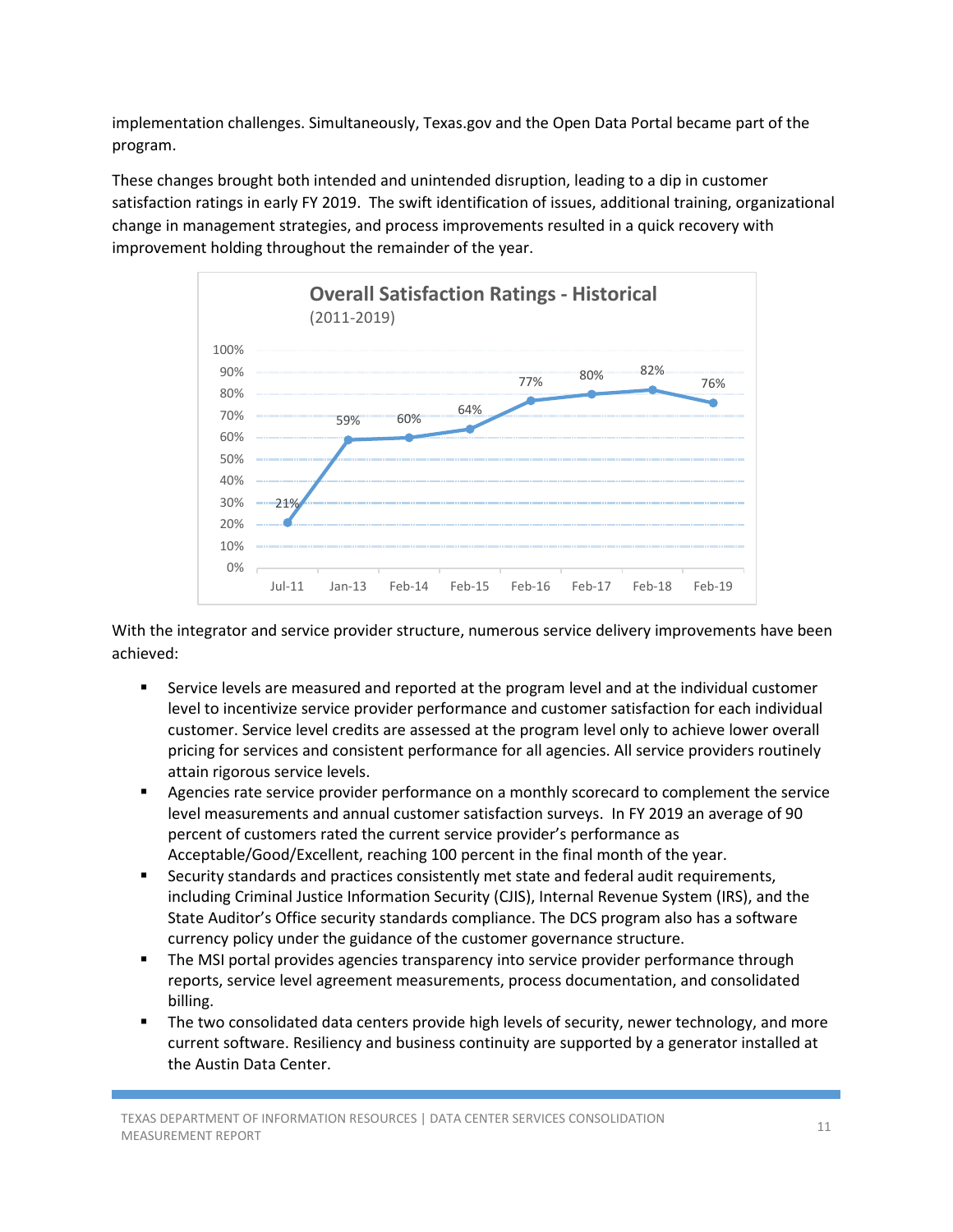**The DCS program also continued to meet modernization goals inherent in the consolidation** initiative. In 2019, the SAN storage environment achieved 74.6 percent currency, server hardware achieved 75 percent currency, and server operating system software achieved 87 percent currency.

# <span id="page-11-0"></span>Conclusion

As required by Texas Government Code 2054.062, DIR prepares this Consolidation Measurement Report annually. This report presents multiple views of DCS Program's financial performance to capture the complexity and dynamic nature, while also reporting on the status of consolidation.

Having exceeded the initial 75 percent server consolidation target, the DCS program continues to research and implement flexible and reliable hybrid cloud infrastructure services, through the private and public cloud, and new optional managed services to support customer application and security requirements.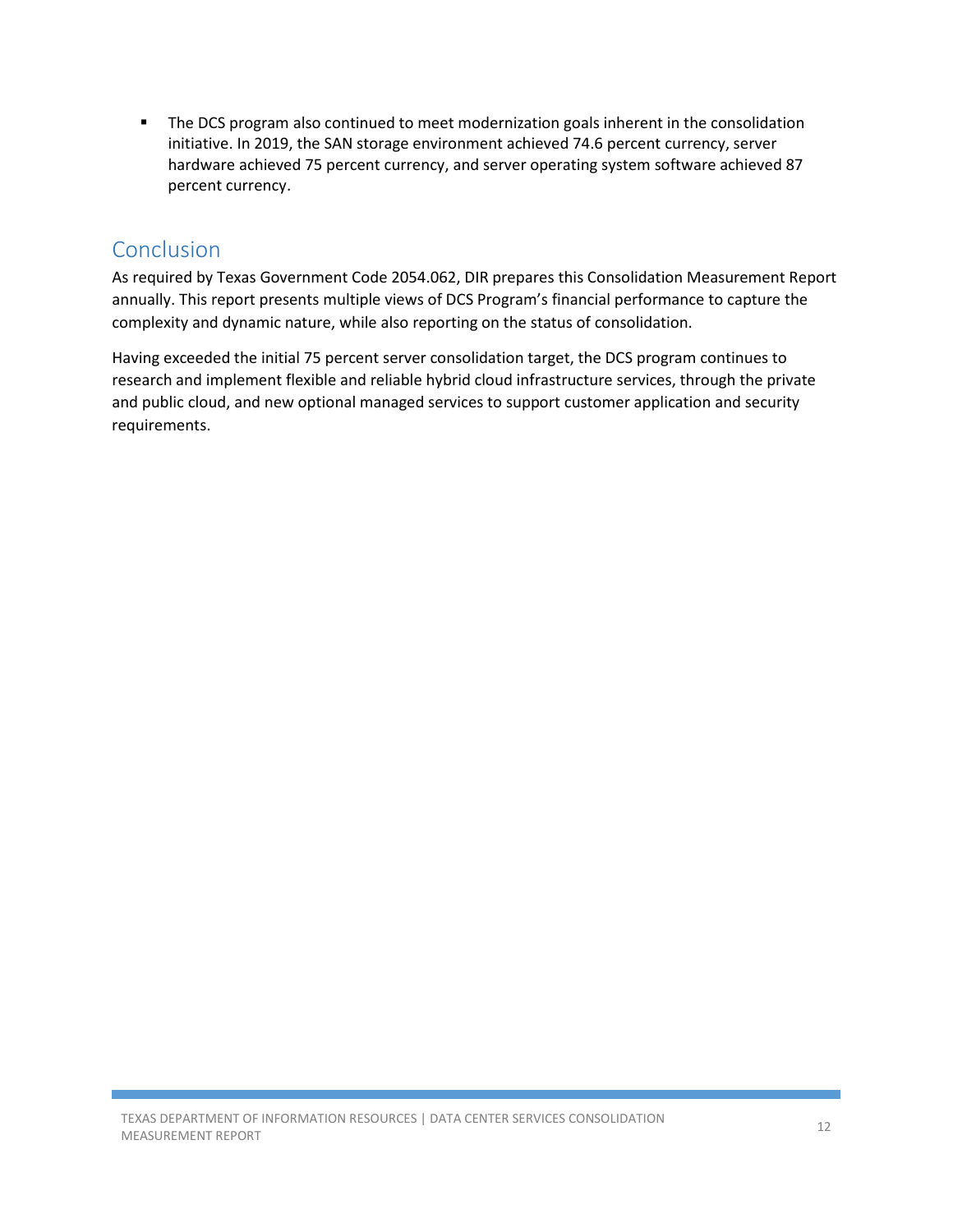# <span id="page-12-0"></span>Appendix  $A -$  Unit Rate Analysis Methodology<sup>[2](#page-12-2)</sup>

#### <span id="page-12-1"></span>Methodology

In 2014, DIR established an analysis framework and timeline to meet the objectives of Government Code Section 2054.062. This effort was not intended to be a market price evaluation but a methodology to help address the statutory mandate that was led by a working team consisting of representatives from DIR, including DIR's Internal Auditor, and representatives from each of the DCS five partner groups representing their agency members, with assistance from Gartner, an independent third-party consulting firm. Since this cost measurement effort is not an audit, the role of the DIR Internal Auditor was to provide guidance and advice.

The methodology compares the actual enterprise and customer FY 2019 invoiced volumes and charges for services to a base rate. The base rate represents the expected amount the enterprise and customers are contractually obligated to pay for base volumes and is the basis for forecasting expected expenditures. A comparison of the actual invoiced amounts against the base rate provides one component of the financial performance assessment to help determine if DCS is meeting its objectives.

Customers receive invoices from DIR for DCS services that are primarily (but not exclusively) rate based. "Rate-based service" refers to a service that has a base charge and base volume for each unit of consumption. For instance, mainframe processing is a rate-based service. Mainframe is invoiced to customers based on consumption of five rate-based services or Resource Units (RUs): CPU Hours, CPU Hours Specialty Engine, Allocated Application DASD, Application Tapes in Storage VTS, and Mainframe Offsite Tape. Due to a technology change, Mainframe Offsite Tape services were not consumed after December 2014. For each customer consuming mainframe services, their actual monthly charges are based on the number of units consumed of each RU for a month.

For the unit rate analysis, the model takes into consideration approximately 38 percent (roughly \$103.0 million out of \$270.7 million) of the total amount DIR invoiced customers. The 38.2 percent includes the actual invoiced amounts for rate-based services. The remaining 62.0percent (\$167.7 million) of the DCS invoice charges do not have a base rate against which to compare, and thus were excluded for comparative purposes. Additional information on included and excluded RUs is contained in the Inclusion/Exclusion of Resource Units section below. The two main drivers for the increase in excluded charges are:

- 1. Managed Application Services \$12.million increase in services consumed over FY 2018
- 2. Utility Instances \$17.9 million growth over FY 2018 primarily from new customers consuming Microsoft 0ffice 365 products.

At a customer summary level, this analysis considers the customer's actual monthly invoice total and compares it to a calculated amount that is based on the base rate. Actual invoiced amounts have variable rates depending on the actual consumption of RUs at the program level. If consumption is ahead of projections, the actual unit rate that is invoiced will be lower than the base rate. Conversely, if

<span id="page-12-2"></span><sup>&</sup>lt;sup>2</sup> Methodology provided by Gartner for DIR pursuant to DBITS Contract Number DIR-SDD-2042, Engagement 330024351.

TEXAS DEPARTMENT OF INFORMATION RESOURCES | DATA CENTER SERVICES CONSOLIDATION 13<br>MEASUREMENT REPORT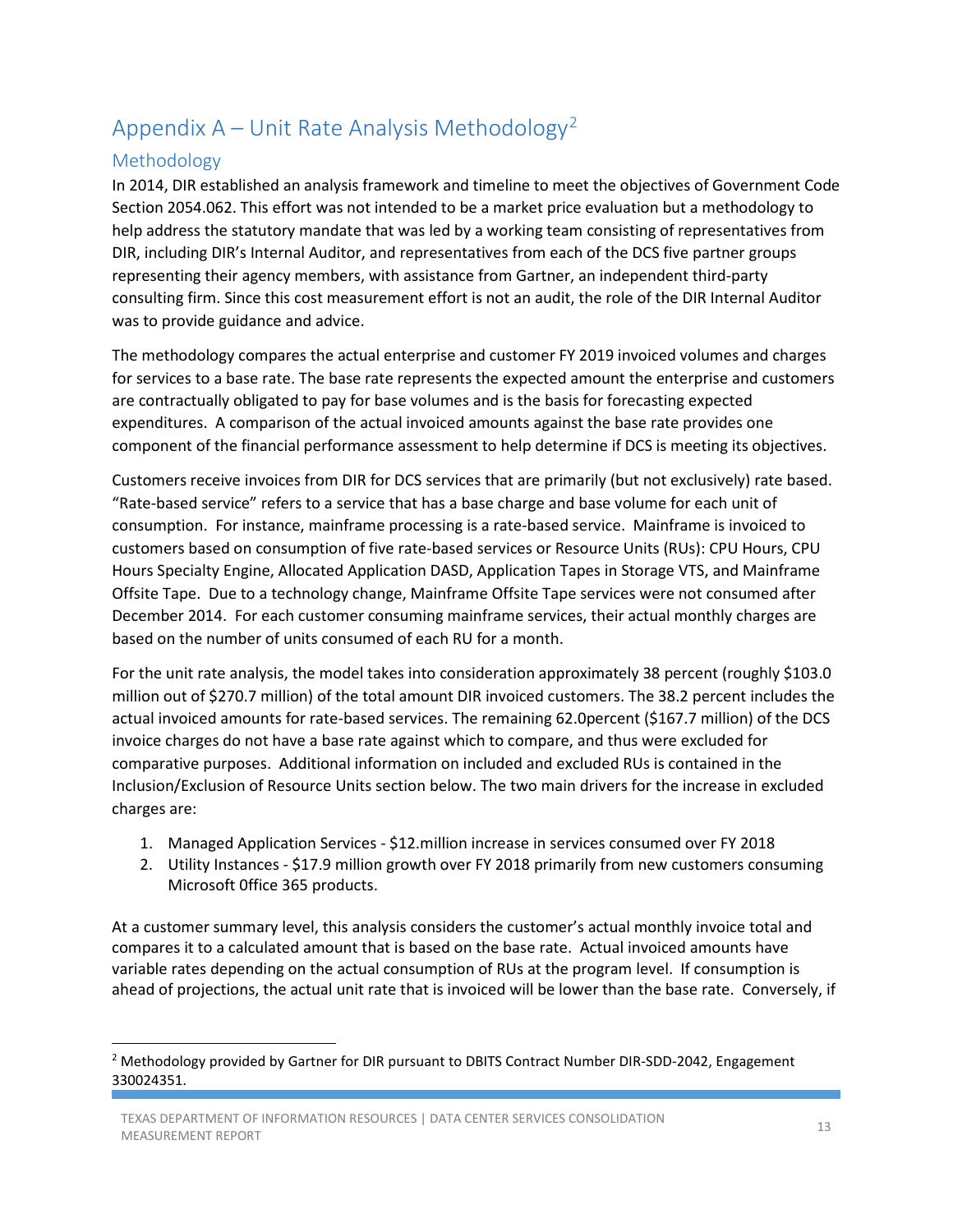program consumption is lower than projected, the actual unit rate invoiced will be higher than the base rate.

#### <span id="page-13-0"></span>Base Rates

The DCS agencies working team determined the fiscal year base rate provided the best basis from which to make the comparison against actual consumption. The fiscal year base rates reflect initial contracted amounts adjusted for actual variances observed in the consolidation effort. While these rates were established at the current contract's inception, they are modified annually based on consolidation progress. This methodology meets the requirement of Government Code section 2054.062 (b): "The department shall use the data both in the department's initial cost projections and in any later cost comparison."

The base rate used in this assessment is the average chargeback rate for the fiscal year (in this case FY 2019), excluding inflation factors (Economic Change Adjustment or ECA) for each resource unit calculated by dividing the current year base charges (Attachment 4A of the contract) by the current year base volumes (Attachment 4D of the current contract) for the Service Component Providers (SCP) and the Multi-Sourcing Services Integrator (MSI).

For mainframe and bulk print-mail services with base charges and base volumes, the formula for calculating the base rate is as follows:

(Base Charges from Attachment 4A / Base Volumes from Attachment 4-D)

Additionally, for the Hybrid Cloud Services (HCS) that commenced in FY 2018, the Tier 6 pricing range was used as the base rate to align more closely with the assumptions underlying DCS 2018-2019 funding requests.

#### <span id="page-13-1"></span>Inclusion/Exclusion of Resource Units

The methodology started with the premise that as much of the costs as possible would be included in the analysis. Some new RUs that did not have an initial Tier 6 base rate were included in addition to the base rate RUs. For these RUs, the rate for first month the RU was invoiced was used as its FY 2019 base rate. These RUs include:

- Enterprise File/Print (September 2017)
- Remote File Small (September 2017)
- Remote File Medium (September 2017)
- Remote File Large (September 2017)
- Remote File X-Large (September 2017)
- Server Consolidated Offsite Tape (September 2017)

This analysis does not include DCS services that do not have base rates or may have a rate that does not fluctuate based on volume. These services include but are not limited to:

• Co-Location Services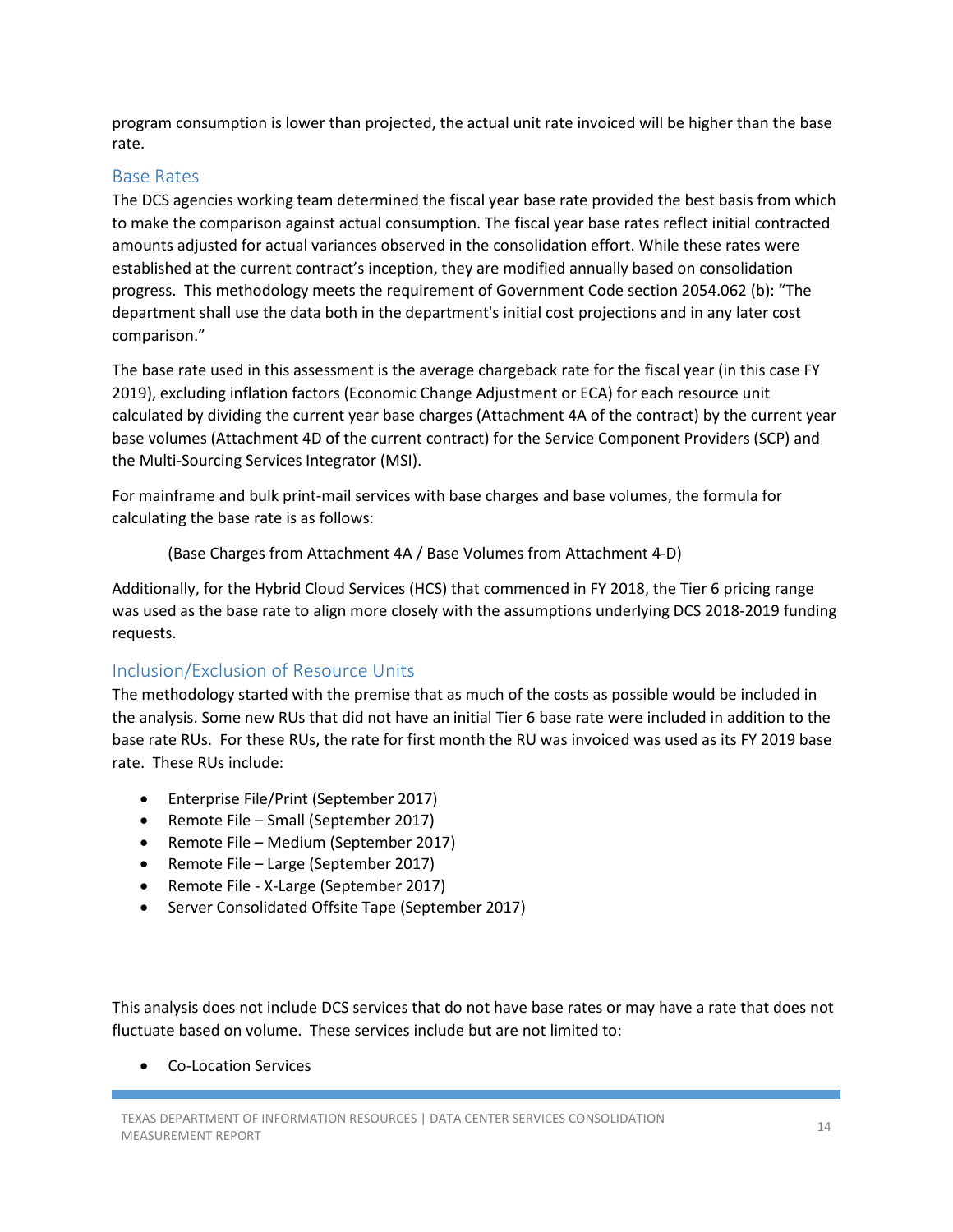- Managed Application Services
- Managed Security Services
- Rate Card Services
- Hardware Service Charges
- Server Software Service Charges (new and renewal)
- Oracle Enterprise Exadata Service Charges
- Mainframe Software Service Charge (new and renewal)
- Hardware Maintenance DCS Customer Owned
- Enterprise Tape
- Transition and Transformation
- Miscellaneous Charges
- Optional Services
- Public Cloud
- Third Party Cloud
- Server Monitoring
- Wide Area Network Services (WAAS/WAE)
- Service Level Credits
- Custom Waste Credit
- Optional Print-Mail Services
- Microsoft Office 365
- Database as a Service
- Service Component Provider Cross-functional, Project and Facilities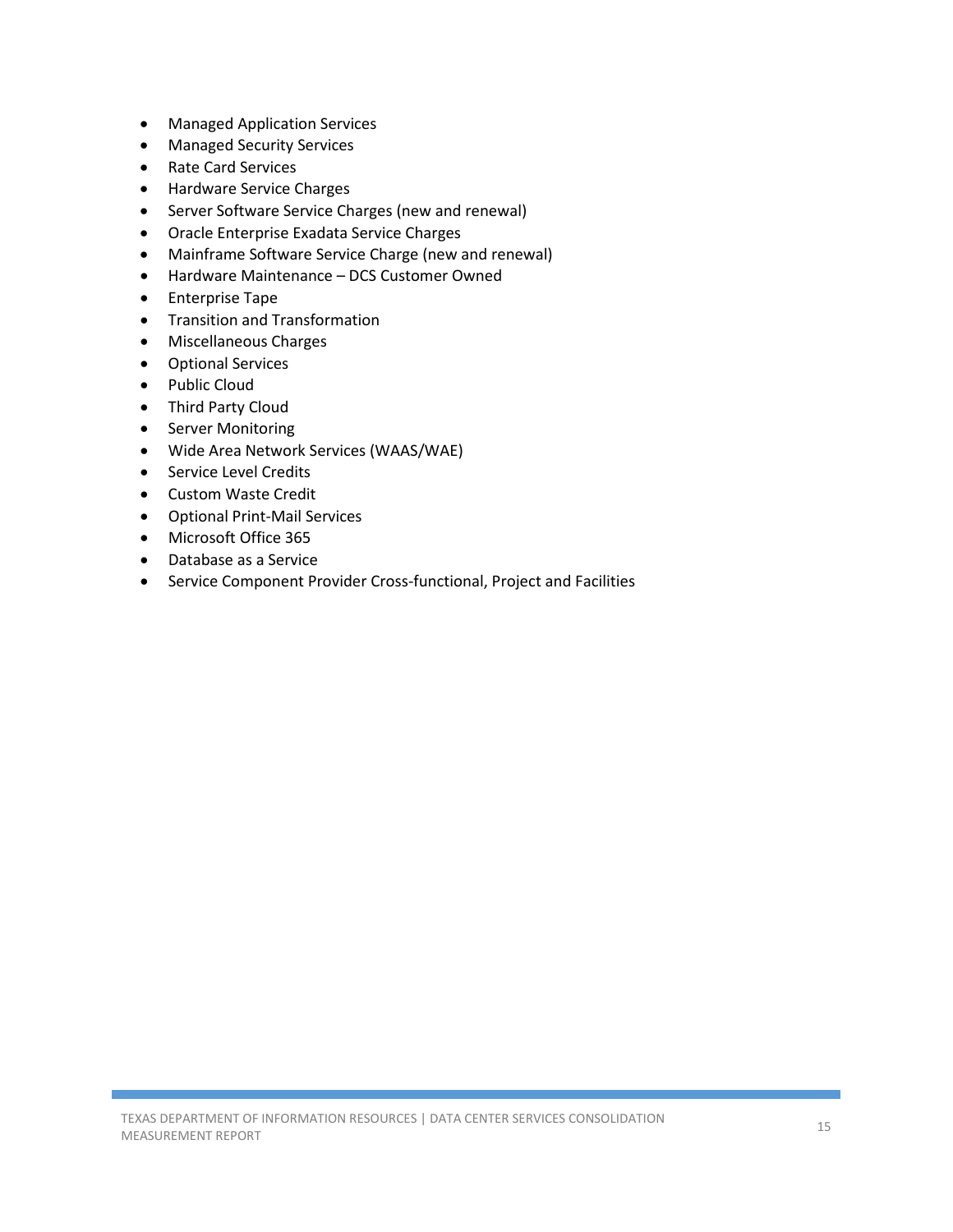# <span id="page-15-0"></span>Appendix B – Detailed Unit Rate Analysis

#### <span id="page-15-1"></span>Mainframe

The Mainframe RU category is made up of four resource units, which include:

- 1. CPU Hours
- 2. CPU Hours Specialty Engine
- 3. Allocated Application DASD
- 4. Application Tapes in Storage VTS

*Analysis:* Mainframe consumption was ahead of the FY 2019 base volume estimates for all four resource unit categories (CPU Hours, CPU Hours Specialty Engine, Allocated Application DASD and Application Tapes in Storage VTS), resulting in a favorable variance for the year.

#### <span id="page-15-2"></span>Print-Mail

The Print-Mail RU category is made up of three resource units, which include:

- 1. Mail Insertions
- 2. Courier Services
- 3. Print Images

*Analysis:* Print-Mail consumption was below base volume estimates for FY 2019 resulting in unfavorable comparison against the base. Where allowable, customers continue to look for automation alternatives to replace traditional print and mail communications.

#### <span id="page-15-3"></span>Server Services

The Server RU category is made of six resource unit groups containing 41 Resource Units:

- 1. HCS Infrastructure
- 2. HSC Network Optional Services
- 3. HCS Services
- 4. HSC Service Tier Matrix Optional Services
- 5. Remote File
- 6. Utility Instances

*Analysis:* Volumes and actual charges compared unfavorably to the Tier 6 base costs. Some customer projects did not progress as quickly as anticipated. Customers also continue to migrate off Unix-based environments to lower cost alternatives. Remote Server Break Fix also had a significant negative variance due to higher costs to support non-consolidated environments.

#### <span id="page-15-4"></span>Server Storage and Tape Services

Server Storage and Tape consists of eight Resource Units.

- 1. Consolidated SAN Tier 1 (Ultra High)
- 2. Consolidated SAN Tier 2 (High)
- 3. Consolidated SAN Tier 3 (Medium)
- 4. Consolidated SAN Tier 4 (Low)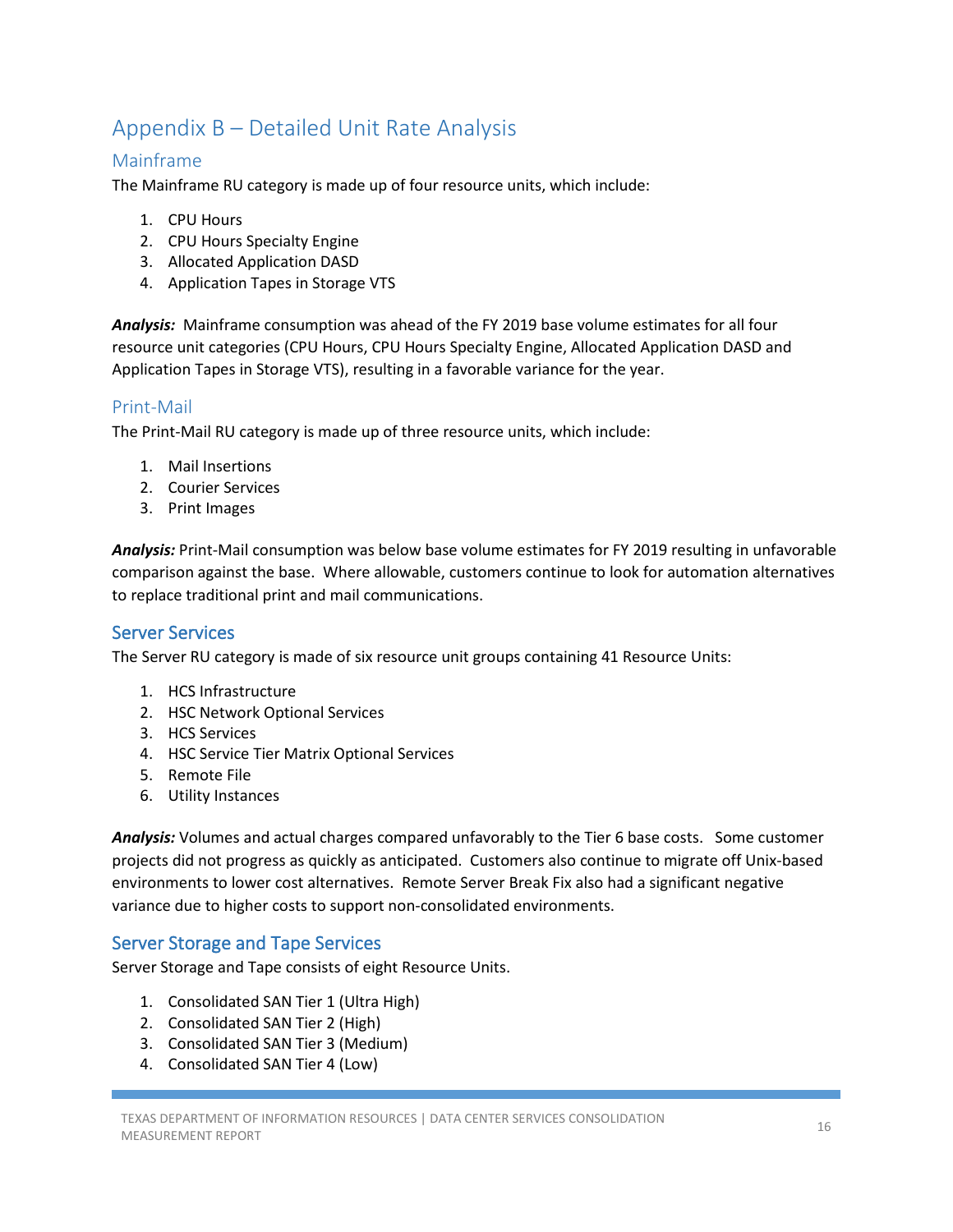- 5. Non-Consolidated Storage
- 6. Storage Management
- 7. Storage Replication Management
- 8. Server Consolidated Offsite Tape

*Analysis:* There was a favorable variance in all resource units with the largest in Consolidated SAN Tier 1 (Ultra High). Organic growth, retention policies, and the timing of customer projects all have a direct impact storage consumption.

#### <span id="page-16-0"></span>MSI Charges

The MSI Charges category is made up of the following resource units:

- 1. Enterprise Fixed Charge
- 2. Variable Charges
- 3. Rate Card
- 4. DR Full Recovery Exercise
- 5. DR Full Recovery Exercise Mainframe
- 6. DR Customer Tabletop Exercise
- 7. DRaaS Support
- 8. Mainframe DRaaS
- 9. APM Full Access Services
- 10. Transition and Transformation

*Analysis:* MSI charges were lower than the forecast largely due to lower variable charges than anticipated within the DCS program spend.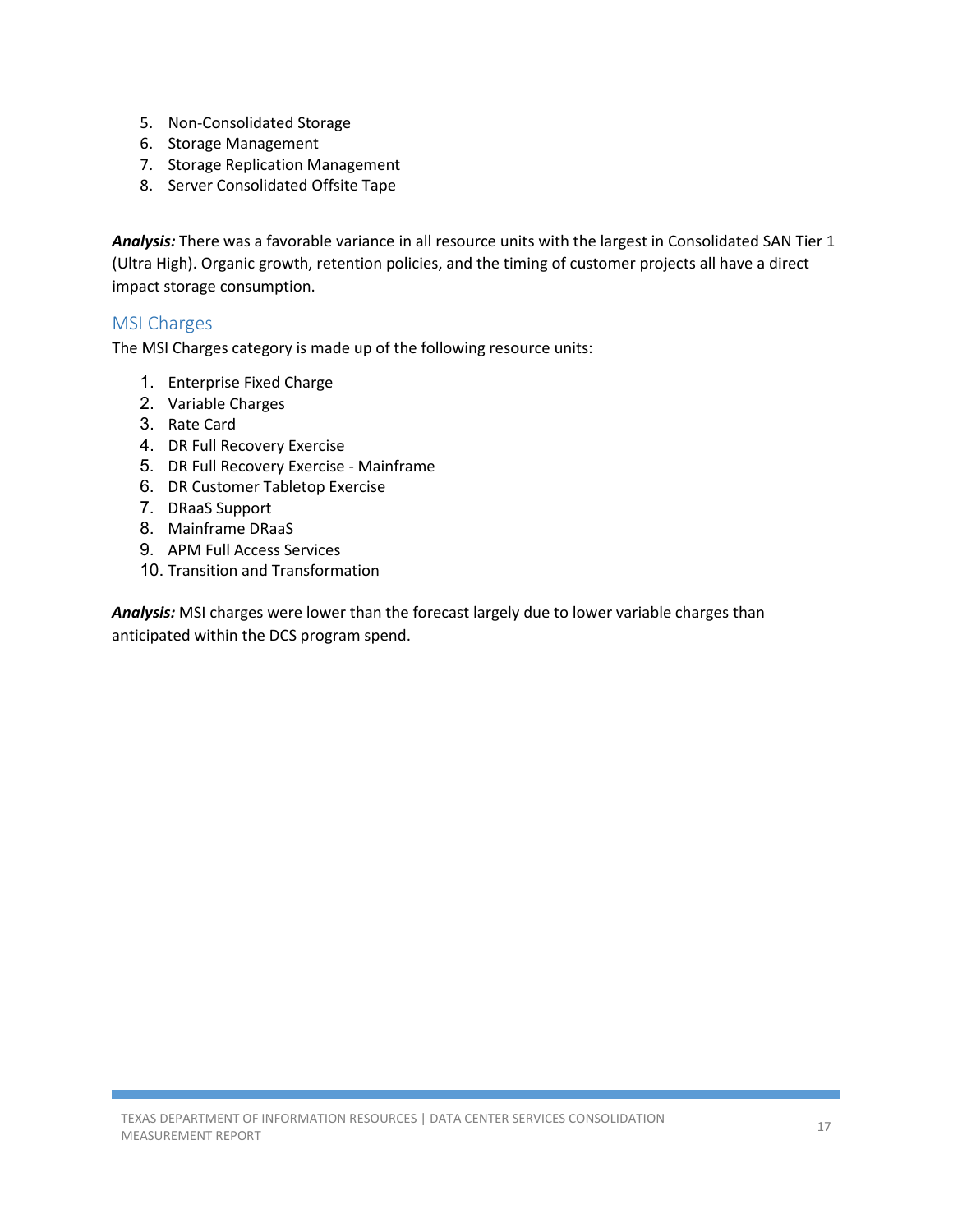# <span id="page-17-0"></span>Appendix  $C$  – DCS Customer Analysis<sup>[3](#page-17-1)</sup>

The tables below provide different views of agency performance. The first view is FY 2019 appropriation versus actual expenditures with a variance. A positive variance for this view indicates the agency's actual spend was less than the FY 2019 appropriations amount, and a negative variance indicates the actual spend was more than the FY 2019 appropriations amount. Subject to the limitations contained within the General Appropriations Act, Article IX, Sec. 14.03, agencies have varying levels of authority to address amounts spent in excess or less than the individual DCS capital budget line-item amounts.

The second view provides a summary of results for each of the RUs within the Unit Rate Analysis Methodology defined in this report. These results are specific to each agency and do not include any recovery fees that are seen in the agency invoices. A positive variance for this view indicates the agency financially benefited from unit rates that were lower than the base rate (essentially a larger volume discount than anticipated), while a negative variance reflects unit rates higher than base rates (essentially a smaller volume discount than anticipated). Appendix A and Appendix B of this report contain additional information related to costs/volumes included and excluded from the Unit Rate Analysis.

| <b>Fiscal Year 2019</b>                 | <b>Actuals</b> |
|-----------------------------------------|----------------|
| Rate Based Resource Unit-Included       |                |
| MSI Charges-Included                    |                |
| Rate Based Resource Unit-Excluded       | 5,353          |
| HSC/SSC/Rate Card-Excluded              | 125,113        |
| Cross-functional, Project & Facilities- |                |
| Excluded                                |                |
| <b>Transition and Transformation</b>    |                |
| <b>TOTAL:</b>                           | \$130,465      |
| <b>FY19 INITIAL APPROPRIATION:</b>      | \$267,919      |
| <b>VARIANCE:</b>                        | \$137,454      |

#### Commission on State Emergency Communications (CSEC)

| <b>Summary by RU Group</b>               | <b>CSEC</b> |
|------------------------------------------|-------------|
| Mainframe                                | \$0         |
| <b>MSI Allocations</b>                   | \$720       |
| Print - Mail                             | \$0         |
| <b>Server Services</b>                   | \$0         |
| Server Storage & Tape                    | \$0         |
| <b>Net Posture of Summary RU Results</b> |             |

<span id="page-17-1"></span><sup>&</sup>lt;sup>3</sup> Methodology provided by Gartner for DIR pursuant to DBITS Contract Number DIR-SDD-2042, Engagement 330024351.

<sup>4</sup> Voluntary Data Center Service customer that purchases email, print mail, or other optional services only and are not appropriated funds for DCS capital budgets

TEXAS DEPARTMENT OF INFORMATION RESOURCES | DATA CENTER SERVICES CONSOLIDATION 18<br>MEASUREMENT REPORT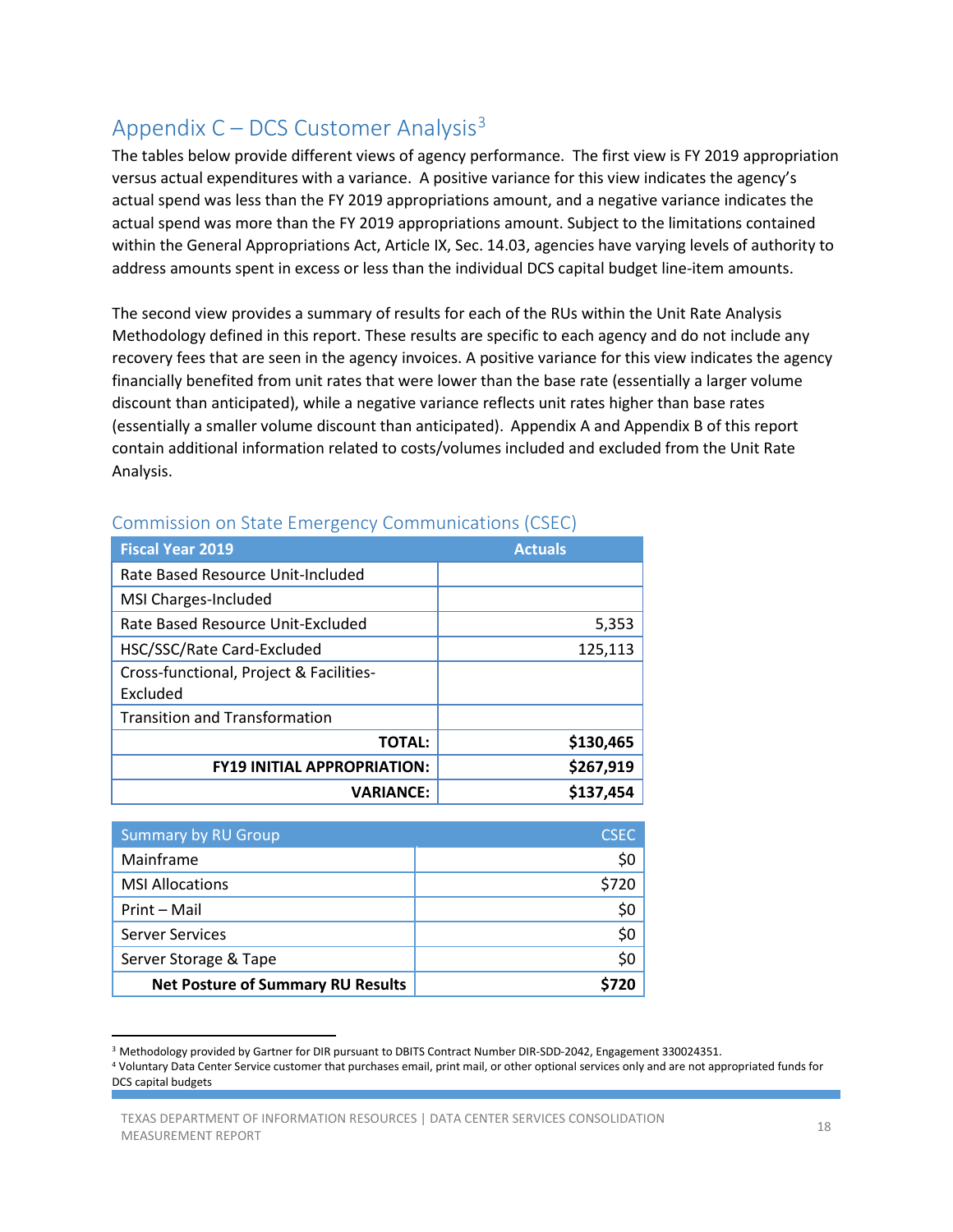|  |  | Department of Family and Protective Services (DFPS) |  |  |
|--|--|-----------------------------------------------------|--|--|
|--|--|-----------------------------------------------------|--|--|

| <b>Fiscal Year 2019</b>                         | <b>Actuals</b> |
|-------------------------------------------------|----------------|
| Rate Based Resource Unit-Included               | 1,862,627      |
| MSI Charges-Included                            | 307,883        |
| Rate Based Resource Unit-Excluded               | 3,175,516      |
| HSC/SSC/Rate Card-Excluded                      | 452,665        |
| Cross-functional, Project & Facilities-Excluded | 635,413        |
| <b>Transition and Transformation</b>            | 389,992        |
| <b>TOTAL:</b>                                   | \$6,824,096    |
| <b>FY19 INITIAL APPROPRIATION:</b>              | \$6,947,100    |
| <b>VARIANCE:</b>                                | \$123,004      |

| <b>Summary by RU Group</b>               | <b>DFPS</b> |
|------------------------------------------|-------------|
| Mainframe                                | S0          |
| <b>MSI Services</b>                      | \$183,522   |
| Print - Mail                             | Ş0          |
| <b>Server Services</b>                   | \$5,950     |
| Server Storage & Tape                    | \$912       |
| <b>Net Posture of Summary RU Results</b> | \$190,384   |

# Texas Department of Information Resources

| <b>Fiscal Year 2019</b>                         | <b>Actuals</b> |
|-------------------------------------------------|----------------|
| Rate Based Resource Unit-Included               | 244,605        |
| MSI Charges-Included                            | 65,224         |
| Rate Based Resource Unit-Excluded               | 319,601        |
| HSC/SSC/Rate Card-Excluded                      | 313,541        |
| Cross-functional, Project & Facilities-Excluded | 133,829        |
| <b>Transition and Transformation</b>            | 148,289        |
| <b>TOTAL:</b>                                   | \$1,225,088    |
| <b>FY19 INITIAL APPROPRIATION:</b>              | \$1,372,893    |
| <b>VARIANCE:</b>                                | \$147,805      |

| <b>Summary by RU Group</b> | DIR      |
|----------------------------|----------|
| Mainframe                  | Ş0       |
| <b>MSI Allocations</b>     | \$68,097 |
| Print - Mail               | Ş0       |
| <b>Server Services</b>     | \$2,431  |

TEXAS DEPARTMENT OF INFORMATION RESOURCES | DATA CENTER SERVICES CONSOLIDATION 19<br>MEASUREMENT REPORT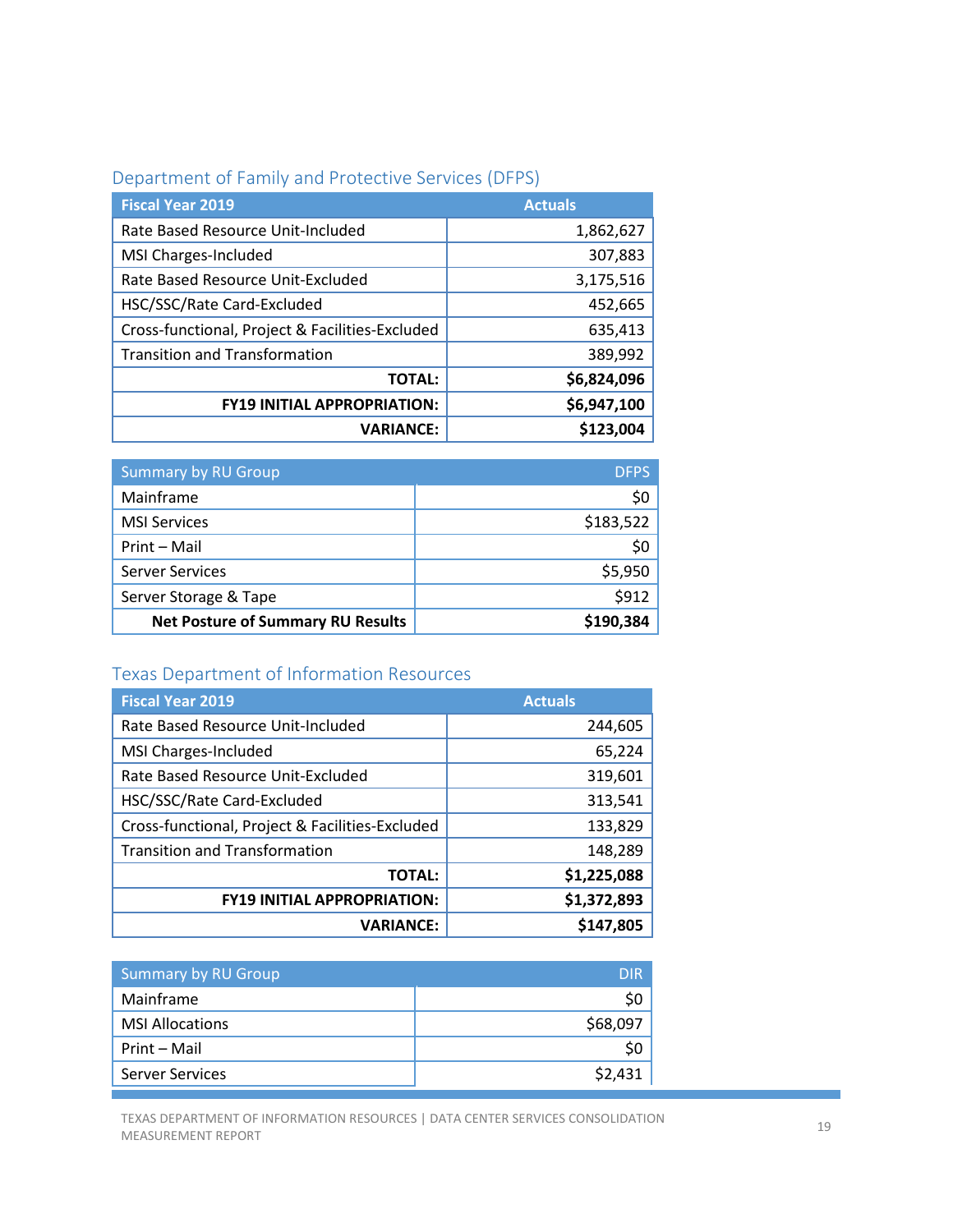| Server Storage & Tape                    | \$174    |
|------------------------------------------|----------|
| <b>Net Posture of Summary RU Results</b> | \$70,702 |

Texas.gov

| <b>Fiscal Year 2019</b>                         | <b>Actuals</b> |
|-------------------------------------------------|----------------|
| Rate Based Resource Unit-Included               | 1,454,456      |
| MSI Charges-Included                            | 152,735        |
| Rate Based Resource Unit-Excluded               | 931,362        |
| HSC/SSC/Rate Card-Excluded                      | 534,327        |
| Cross-functional, Project & Facilities-Excluded | 623,087        |
| <b>Transition and Transformation</b>            | 187,656        |
| <b>TOTAL:</b>                                   | \$3,883,623    |
| <b>FY19 INITIAL APPROPRIATION:</b>              | 1,886,523      |
| <b>VARIANCE:</b>                                | ( \$1,997,100) |

| <b>Summary by RU Group</b>               | Texas.g20ov   |
|------------------------------------------|---------------|
| Mainframe                                | \$0           |
| <b>MSI Allocations</b>                   | ( \$152, 735) |
| Print - Mail                             | \$0           |
| <b>Server Services</b>                   | (569,680)     |
| Server Storage & Tape                    | \$4,154       |
| <b>Net Posture of Summary RU Results</b> | (5218, 261)   |

# Department of State Health Services (DSHS)

| <b>Fiscal Year 2019</b>                         | <b>Actuals</b> |
|-------------------------------------------------|----------------|
| Rate Based Resource Unit-Included               | 2,765,186      |
| MSI Charges-Included                            | 877,687        |
| Rate Based Resource Unit-Excluded               | 4,162,816      |
| HSC/SSC/Rate Card-Excluded                      | 3,636,927      |
| Cross-functional, Project & Facilities-Excluded | 1,416,509      |
| <b>Transition and Transformation</b>            | 1,414,859      |
| <b>TOTAL:</b>                                   | \$14,273,984   |
| <b>FY19 INITIAL APPROPRIATION:</b>              | \$11,181,428   |
| <b>VARIANCE:</b>                                | ( \$3,092,556) |

| Summary by RU Group    | <b>DSHS</b> |
|------------------------|-------------|
| Mainframe              |             |
| <b>MSI Allocations</b> | \$38,000    |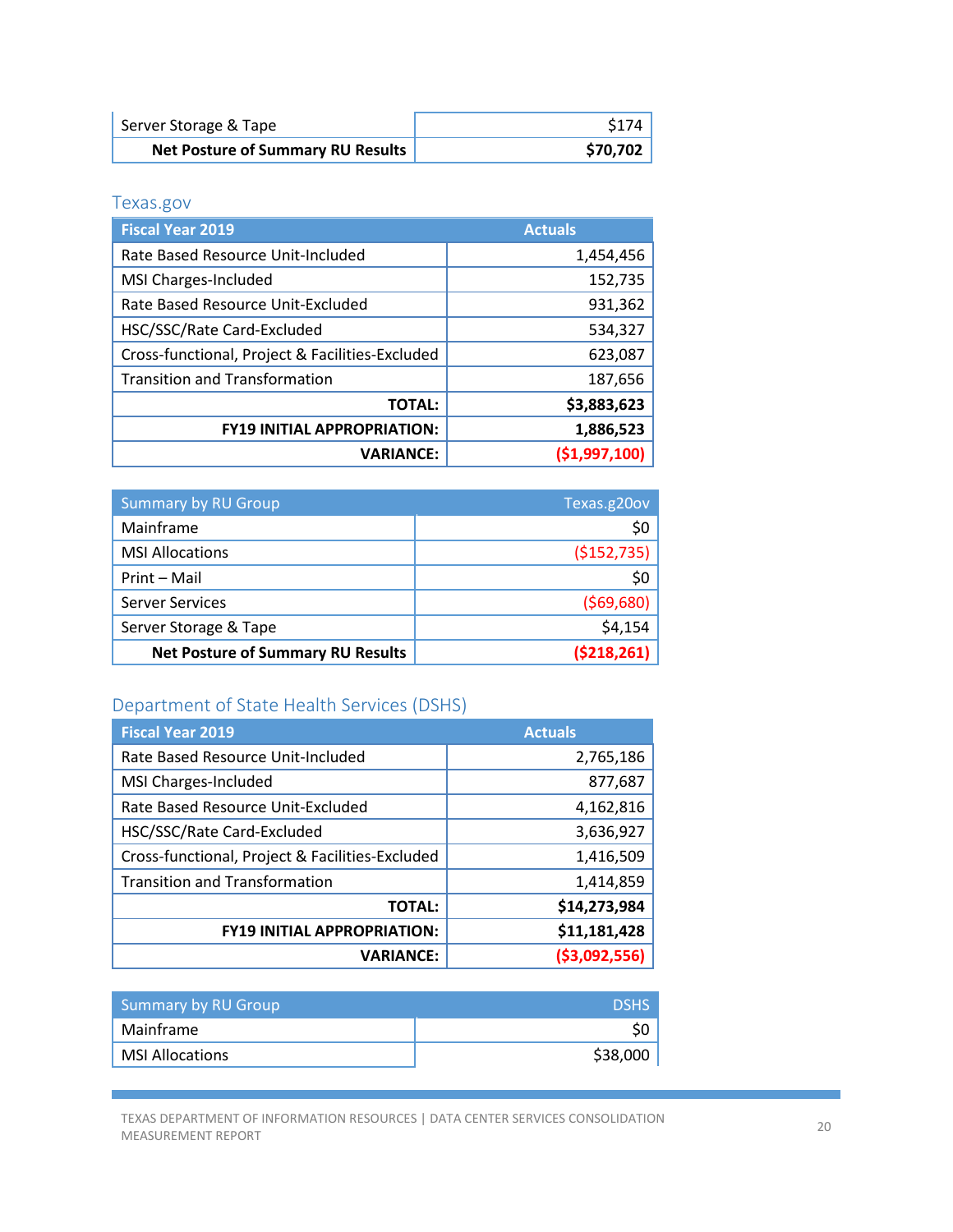| Print – Mail                             | (5469)    |
|------------------------------------------|-----------|
| <b>Server Services</b>                   | (548,991) |
| Server Storage & Tape                    | \$5,012   |
| <b>Net Posture of Summary RU Results</b> | (56, 449) |

# General Land Office (GLO)

| <b>Fiscal Year 2019</b>                         | <b>Actuals</b> |
|-------------------------------------------------|----------------|
| Rate Based Resource Unit-Included               |                |
| MSI Charges-Included                            |                |
| Rate Based Resource Unit-Excluded               | 206,784        |
| HSC/SSC/Rate Card-Excluded                      | 375,047        |
| Cross-functional, Project & Facilities-Excluded |                |
| <b>Transition and Transformation</b>            |                |
| <b>TOTAL:</b>                                   | \$581,831      |
| <b>FY19 INITIAL APPROPRIATION:</b>              | \$183,960      |
| <b>VARIANCE:</b>                                | ( \$397, 871)  |

In FY 2019, GLO did not consume any services that were included in the base rate analysis.

#### Texas Health and Human Services Commission (HHSC)

| <b>Fiscal Year 2019</b>                         | <b>Actuals</b> |
|-------------------------------------------------|----------------|
| Rate Based Resource Unit-Included               | 19,437,728     |
| MSI Charges-Included                            | 3,314,885      |
| Rate Based Resource Unit-Excluded               | 13,814,391     |
| HSC/SSC/Rate Card-Excluded                      | 9,315,817      |
| Cross-functional, Project & Facilities-Excluded | 5,570,428      |
| <b>Transition and Transformation</b>            | 3,098,200      |
| <b>TOTAL:</b>                                   | \$54,551,448   |
| <b>FY19 INITIAL APPROPRIATION:</b>              | \$51,475,939   |
| <b>VARIANCE:</b>                                | ( \$3,075,509) |

| <b>Summary by RU Group</b>               | <b>HHSC</b>   |
|------------------------------------------|---------------|
| Mainframe                                | 7,687         |
| <b>MSI Allocations</b>                   | 124,631       |
| Print - Mail                             | (260, 891)    |
| <b>Server Services</b>                   | (315, 775)    |
| Server Storage & Tape                    | 47,313        |
| <b>Net Posture of Summary RU Results</b> | ( \$397, 034) |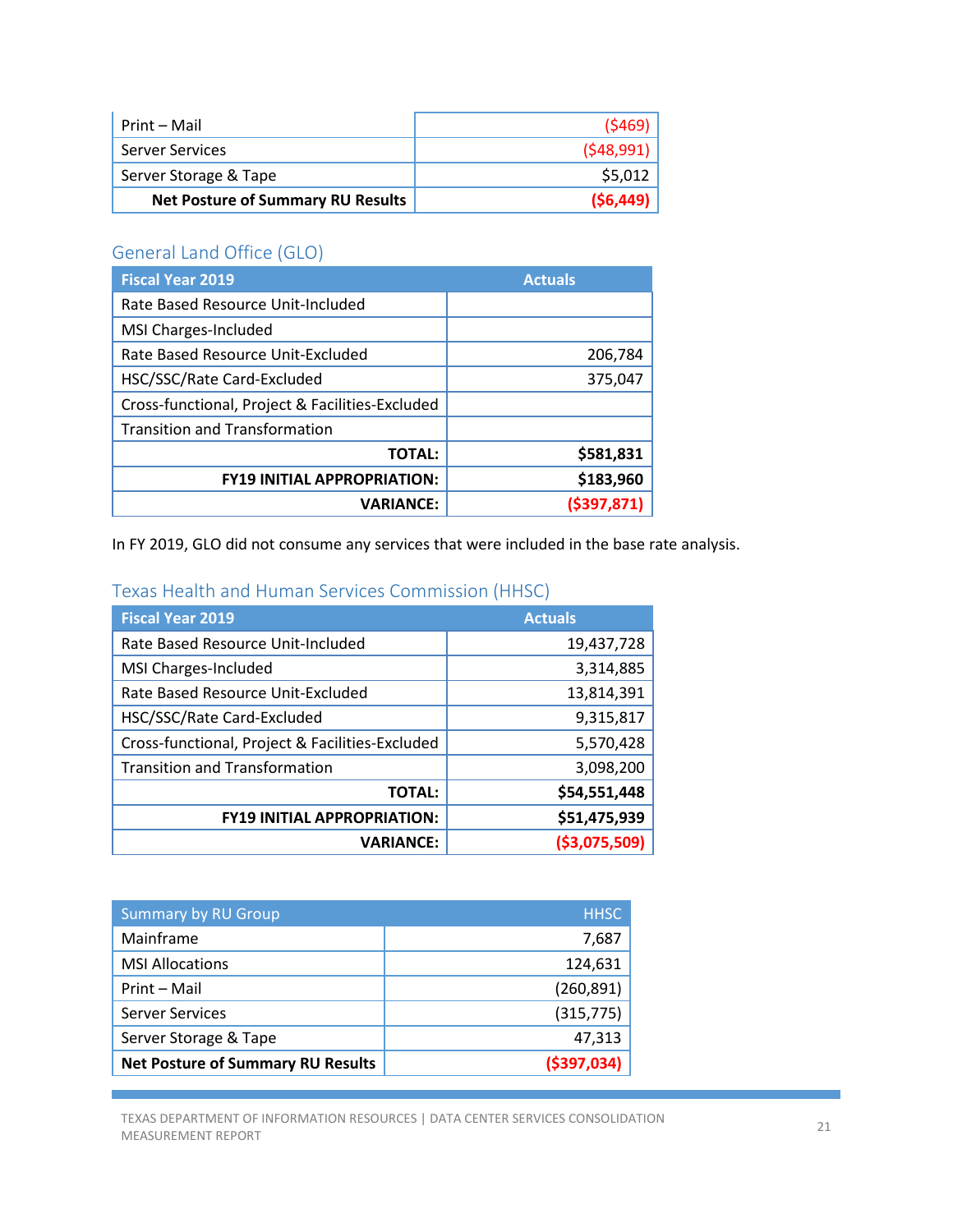#### Health Professions Council (HPC)

| <b>Fiscal Year 2019</b>                         | <b>Actuals</b> |
|-------------------------------------------------|----------------|
| Rate Based Resource Unit-Included               |                |
| MSI Charges-Included                            |                |
| Rate Based Resource Unit-Excluded               |                |
| HSC/SSC/Rate Card-Excluded                      | 149,910        |
| Cross-functional, Project & Facilities-Excluded |                |
| <b>Transition and Transformation</b>            |                |
| <b>TOTAL:</b>                                   | \$149,910      |
| <b>FY19 INITIAL APPROPRIATION:</b>              | \$138,000      |
| <b>VARIANCE:</b>                                | (511, 91       |

In FY 2019, HPC did not consume any services that were included in the base rate analysis.

#### Office of the Attorney General-Admin/Legal (OAG-AL)

| <b>Fiscal Year 2019</b>                         | <b>Actuals</b> |
|-------------------------------------------------|----------------|
| Rate Based Resource Unit-Included               | 1,048,162      |
| MSI Charges-Included                            | 171,920        |
| Rate Based Resource Unit-Excluded               | 915,796        |
| HSC/SSC/Rate Card-Excluded                      | 648,531        |
| Cross-functional, Project & Facilities-Excluded | 346,244        |
| <b>Transition and Transformation</b>            | 281,133        |
| <b>TOTAL:</b>                                   | \$3,411,786    |
| <b>FY19 INITIAL APPROPRIATION:</b>              | \$4,346,333    |
| <b>VARIANCE:</b>                                | \$934,547      |

| <b>Summary by RU Group</b>               | OAG-AL    |
|------------------------------------------|-----------|
| Mainframe                                | 941       |
| <b>MSI Allocations</b>                   | 23,159    |
| Print - Mail                             | (39, 107) |
| <b>Server Services</b>                   | 8,810     |
| Server Storage & Tape                    | 1,420     |
| <b>Net Posture of Summary RU Results</b> |           |

# Office of the Attorney General-Child Support (OAG-CS)

| <b>Fiscal Year 2019</b>           | <b>Actuals</b> |
|-----------------------------------|----------------|
| Rate Based Resource Unit-Included | 21,594,517     |
| MSI Charges-Included              | 2,866,386      |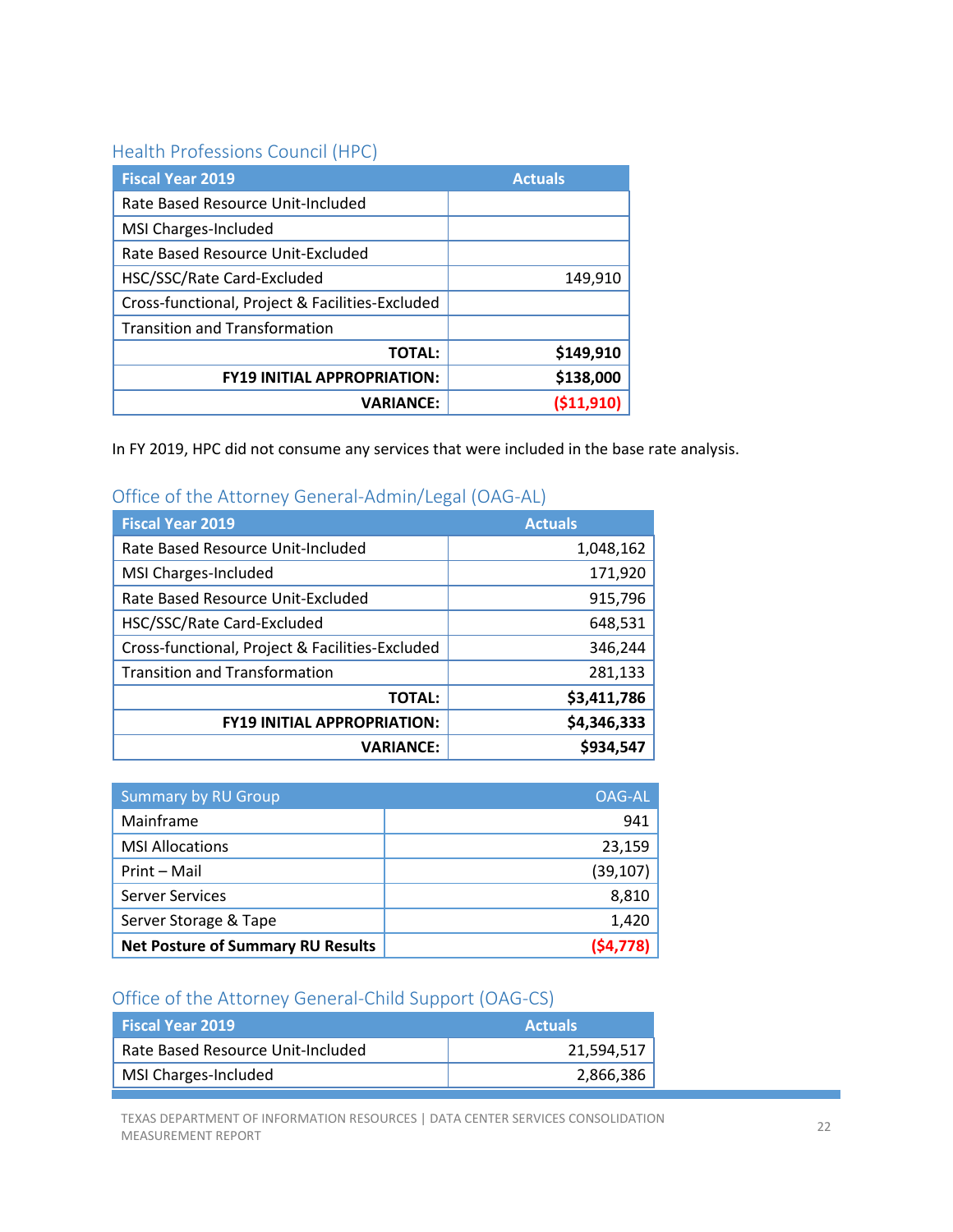| Rate Based Resource Unit-Excluded               | 4,749,100    |
|-------------------------------------------------|--------------|
| HSC/SSC/Rate Card-Excluded                      | 11,697,592   |
| Cross-functional, Project & Facilities-Excluded | 2,559,586    |
| <b>Transition and Transformation</b>            | 2,012,218    |
| <b>TOTAL:</b>                                   | \$45,479,399 |
| <b>FY19 INITIAL APPROPRIATION:</b>              | \$47,635,128 |
| <b>VARIANCE:</b>                                | \$2,155,730  |

| <b>Summary by RU Group</b>               | OAG-CS     |
|------------------------------------------|------------|
| Mainframe                                | 109,715    |
| <b>MSI Allocations</b>                   | 188,486    |
| Print - Mail                             | (132, 321) |
| <b>Server Services</b>                   | (155, 806) |
| Server Storage & Tape                    | 33,739     |
| <b>Net Posture of Summary RU Results</b> | \$43,814   |

#### Public Utility Commission of Texas (PUC)

| <b>Fiscal Year 2019</b>                         | <b>Actuals</b> |
|-------------------------------------------------|----------------|
| Rate Based Resource Unit-Included               | 106,685.53     |
| MSI Charges-Included                            | 16,261.52      |
| Rate Based Resource Unit-Excluded               | 68,695.62      |
| HSC/SSC/Rate Card-Excluded                      | 32,592.22      |
| Cross-functional, Project & Facilities-Excluded | 39,247.28      |
| <b>Transition and Transformation</b>            | 41,110.35      |
| <b>TOTAL:</b>                                   | \$304,593      |
| <b>FY19 INITIAL APPROPRIATION:</b>              | \$415,969      |
| <b>VARIANCE:</b>                                | \$111,376      |

| <b>Summary by RU Group</b>               | <b>PUC</b> |
|------------------------------------------|------------|
| Mainframe                                |            |
| <b>MSI Allocations</b>                   | 1,509      |
| Print - Mail                             | (1,609)    |
| <b>Server Services</b>                   |            |
| Server Storage & Tape                    | 43         |
| <b>Net Posture of Summary RU Results</b> | 1557       |

#### Railroad Commission of Texas (RRC)

| <b>Fiscal Year 2019</b> |  |  |
|-------------------------|--|--|
|                         |  |  |

**Actuals**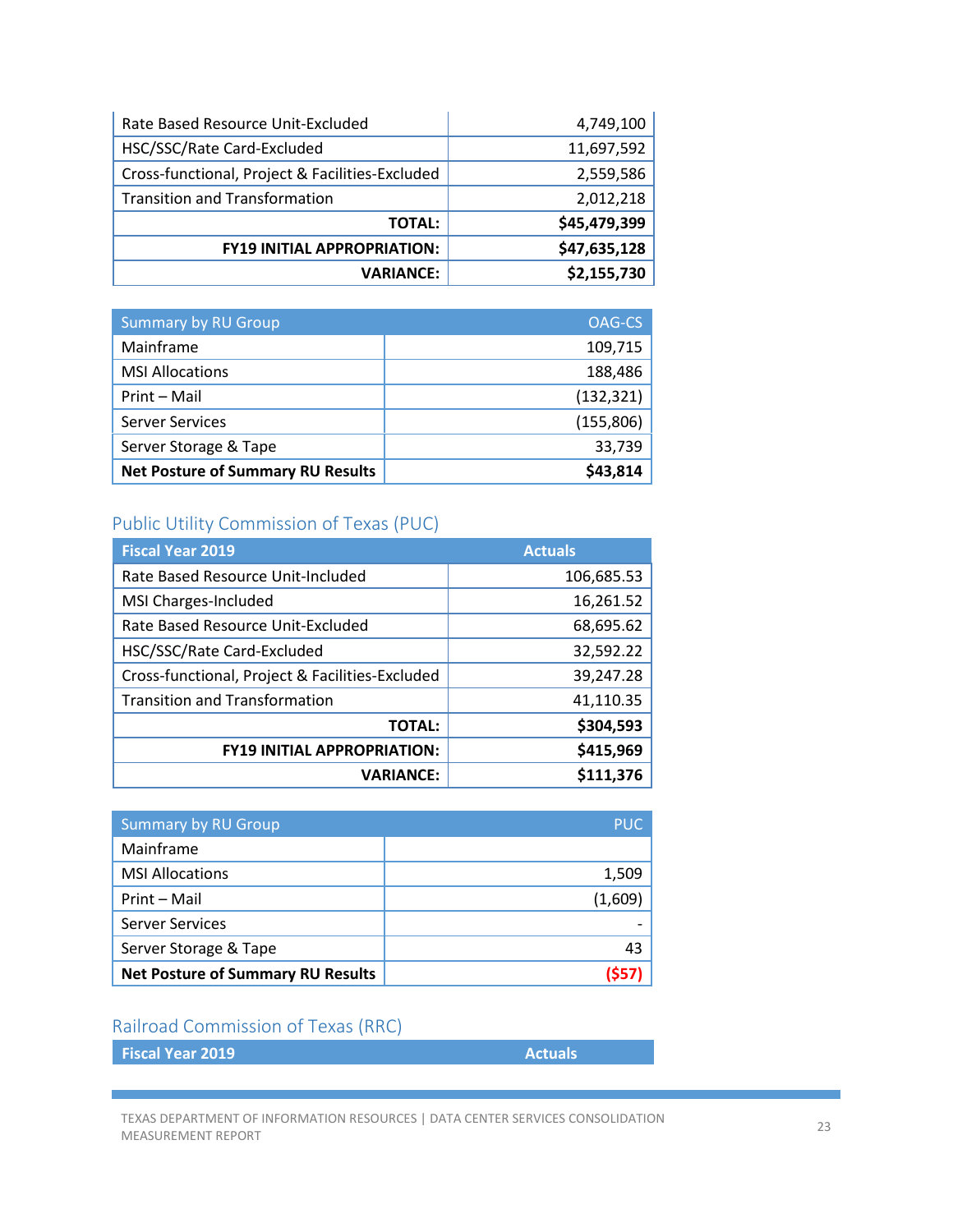| 1,089,643   |
|-------------|
| 349,549     |
| 2,100,998   |
| 1,654,784   |
| 275,815     |
| 279,497     |
| \$5,750,286 |
| \$5,343,214 |
| (5407,072)  |
|             |

| <b>Summary by RU Group</b>               | <b>RRC</b>  |
|------------------------------------------|-------------|
| Mainframe                                | 2,222       |
| <b>MSI Allocations</b>                   | (13,083)    |
| Print - Mail                             | (32, 935)   |
| <b>Server Services</b>                   | (3,631)     |
| Server Storage & Tape                    | 2,037       |
| <b>Net Posture of Summary RU Results</b> | ( \$45,390] |

# Texas Secretary of State (SOS)

| <b>Fiscal Year 2019</b>                         | <b>Actuals</b> |
|-------------------------------------------------|----------------|
| Rate Based Resource Unit-Included               | 241,657        |
| MSI Charges-Included                            | 81,253         |
| Rate Based Resource Unit-Excluded               | 330,274        |
| HSC/SSC/Rate Card-Excluded                      | 117,445        |
| Cross-functional, Project & Facilities-Excluded | 233,143        |
| <b>Transition and Transformation</b>            | 81,228         |
| <b>TOTAL:</b>                                   | \$1,084,999    |
| <b>FY19 INITIAL APPROPRIATION:</b>              | \$1,704,033    |
| <b>VARIANCE:</b>                                | \$619,034      |

| <b>Summary by RU Group</b>               | <b>SOS</b> |
|------------------------------------------|------------|
| Mainframe                                |            |
| <b>MSI Allocations</b>                   | (22, 905)  |
| Print - Mail                             |            |
| <b>Server Services</b>                   | 290        |
| Server Storage & Tape                    | 254        |
| <b>Net Posture of Summary RU Results</b> | (522, 361) |

#### Texas Alcoholic Beverage Commission (TABC)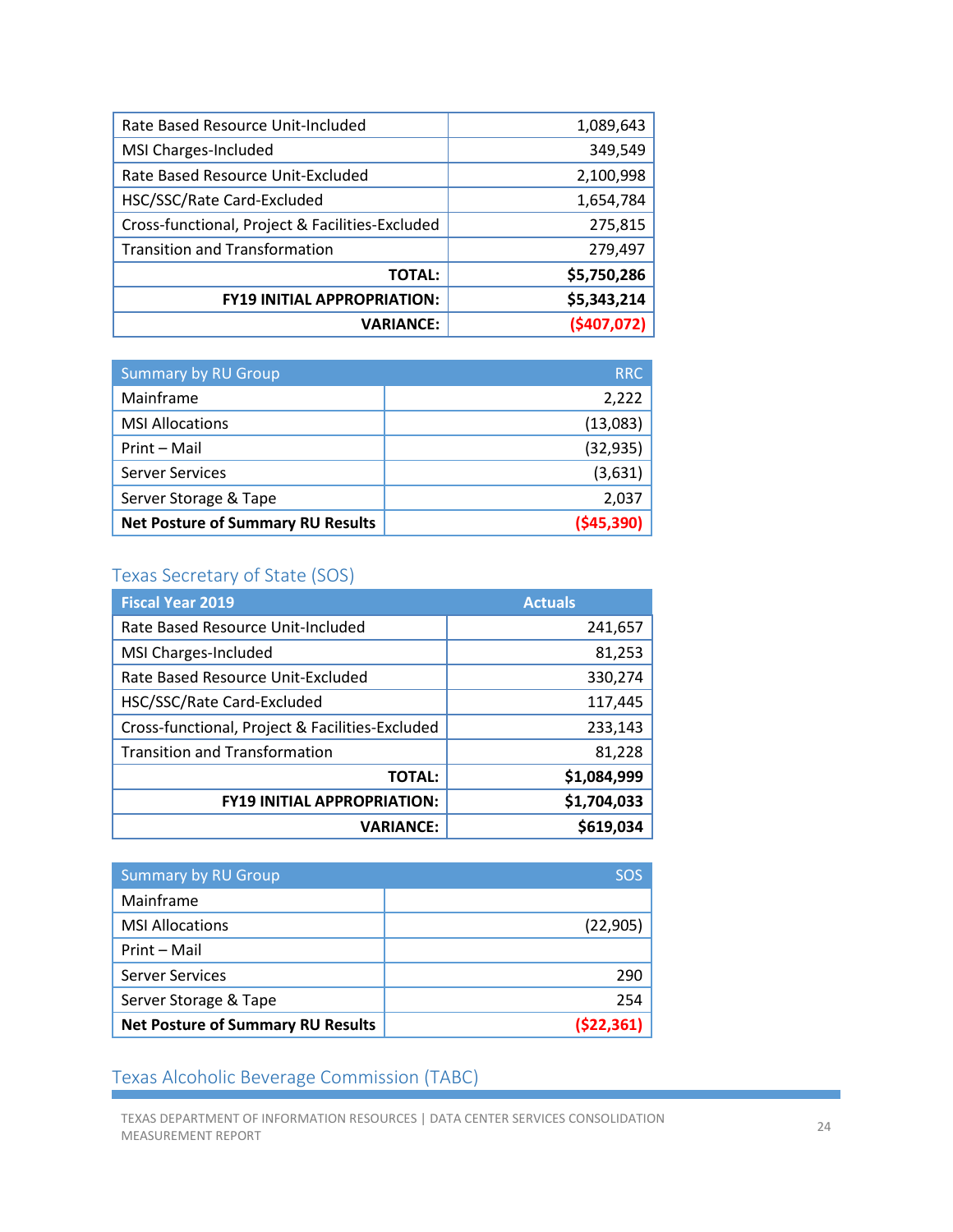| <b>Fiscal Year 2019</b>                         | <b>Actuals</b> |
|-------------------------------------------------|----------------|
| Rate Based Resource Unit-Included               | 243,370        |
| MSI Charges-Included                            | 47,222         |
| Rate Based Resource Unit-Excluded               | 238,977        |
| HSC/SSC/Rate Card-Excluded                      | 87,449         |
| Cross-functional, Project & Facilities-Excluded | 96,077         |
| <b>Transition and Transformation</b>            | 67,590         |
| <b>TOTAL:</b>                                   | \$780,686      |
| <b>FY19 INITIAL APPROPRIATION:</b>              | \$957,936      |
| <b>VARIANCE:</b>                                | \$177,250      |

| <b>Summary by RU Group</b>               | <b>TABC</b> |
|------------------------------------------|-------------|
| Mainframe                                |             |
| <b>MSI Allocations</b>                   | (2, 154)    |
| Print - Mail                             | (359)       |
| Server Services                          | 711         |
| Server Storage & Tape                    | 287         |
| <b>Net Posture of Summary RU Results</b> | (51, 515)   |

# Texas Commission on Environmental Quality (TCEQ)

| <b>Fiscal Year 2019</b>                         | <b>Actuals</b> |
|-------------------------------------------------|----------------|
| Rate Based Resource Unit-Included               | 1,771,772      |
| MSI Charges-Included                            | 668,320        |
| Rate Based Resource Unit-Excluded               | 3,465,417      |
| HSC/SSC/Rate Card-Excluded                      | 7,780,745      |
| Cross-functional, Project & Facilities-Excluded | 718,793        |
| <b>Transition and Transformation</b>            | 809,097        |
| <b>TOTAL:</b>                                   | \$15,214,143   |
| <b>FY19 INITIAL APPROPRIATION:</b>              | \$11,807,904   |
| <b>VARIANCE:</b>                                | ( \$3,406,239) |

| <b>Summary by RU Group</b>               | <b>TCEQ</b> |
|------------------------------------------|-------------|
| Mainframe                                |             |
| <b>MSI Allocations</b>                   | 110,987     |
| Print - Mail                             |             |
| <b>Server Services</b>                   | (4, 537)    |
| Server Storage & Tape                    | 4,546       |
| <b>Net Posture of Summary RU Results</b> | \$110,996   |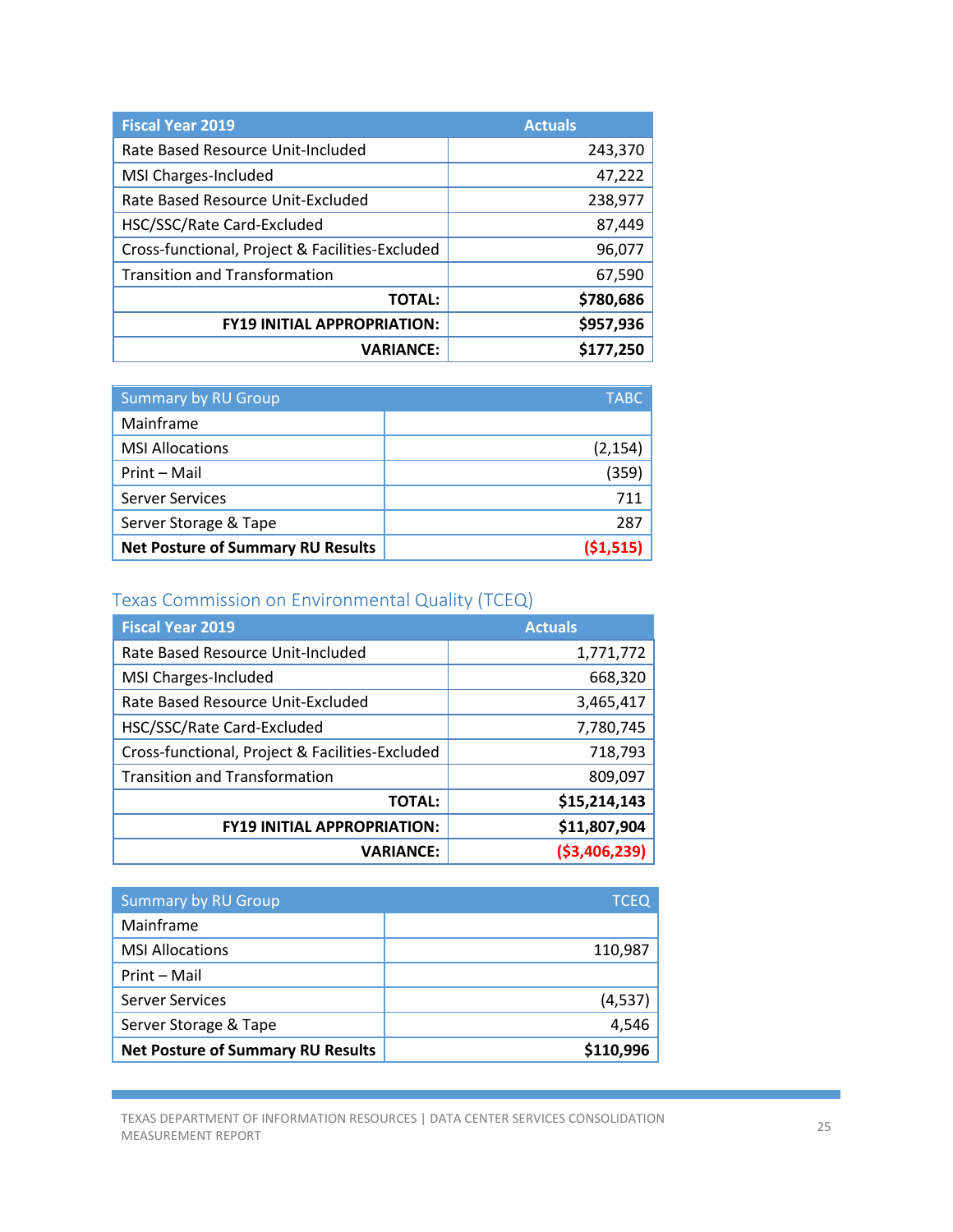# Texas Department of Agriculture (TDA)

| <b>Fiscal Year 2019</b>                         | <b>Actuals</b> |
|-------------------------------------------------|----------------|
| Rate Based Resource Unit-Included               | 21,645         |
| MSI Charges-Included                            | 3,032          |
| Rate Based Resource Unit-Excluded               | 5,419          |
| HSC/SSC/Rate Card-Excluded                      |                |
| Cross-functional, Project & Facilities-Excluded | 2,625          |
| <b>Transition and Transformation</b>            |                |
| <b>TOTAL:</b>                                   | \$32,720       |
| <b>FY19 INITIAL APPROPRIATION:</b>              | \$33,375       |
| <b>VARIANCE:</b>                                |                |

| <b>Summary by RU Group</b>               | TDA      |
|------------------------------------------|----------|
| Mainframe                                |          |
| <b>MSI Allocations</b>                   | (743)    |
| Print - Mail                             | (1, 339) |
| <b>Server Services</b>                   |          |
| Server Storage & Tape                    |          |
| <b>Net Posture of Summary RU Results</b> | (S2.082  |

#### Texas Department of Criminal Justice (TDCJ)

| <b>Fiscal Year 2019</b>                         | <b>Actuals</b> |
|-------------------------------------------------|----------------|
| Rate Based Resource Unit-Included               | 7,848,218      |
| MSI Charges-Included                            | 1,085,451      |
| Rate Based Resource Unit-Excluded               | 3,413,736      |
| HSC/SSC/Rate Card-Excluded                      | 2,411,176      |
| Cross-functional, Project & Facilities-Excluded | 471,809        |
| <b>Transition and Transformation</b>            | 870,499        |
| <b>TOTAL:</b>                                   | \$16,100,889   |
| <b>FY19 INITIAL APPROPRIATION:</b>              | \$16,376,783   |
| <b>VARIANCE:</b>                                | \$275,894      |

| <b>Summary by RU Group</b>               | <b>TDCJ</b> |
|------------------------------------------|-------------|
| Mainframe                                | 56,153      |
| <b>MSI Allocations</b>                   | (1,766)     |
| Print - Mail                             | (10, 772)   |
| <b>Server Services</b>                   | 344         |
| Server Storage & Tape                    | 1,804       |
| <b>Net Posture of Summary RU Results</b> | \$45,763    |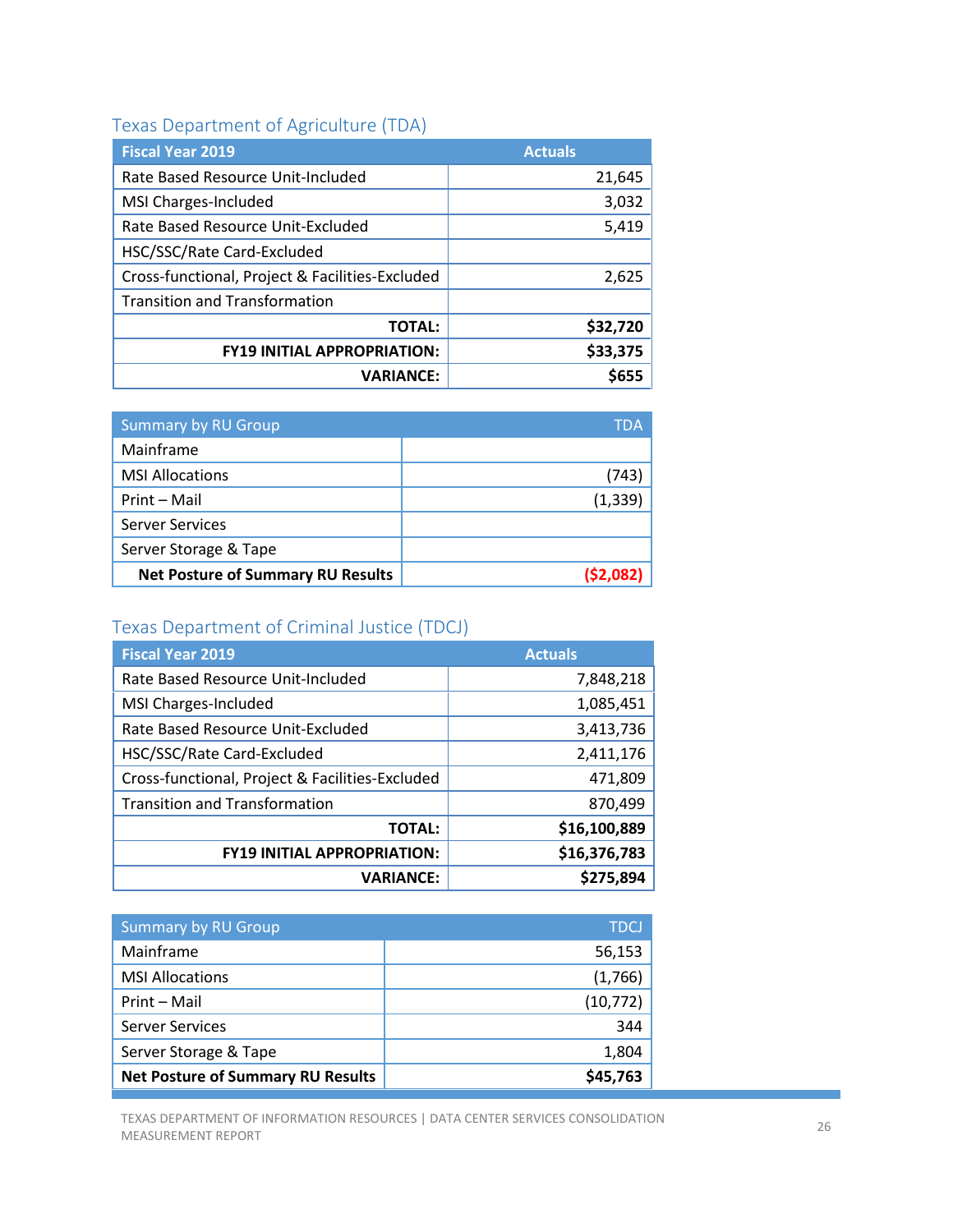| <b>Fiscal Year 2019</b>                         | <b>Actuals</b> |
|-------------------------------------------------|----------------|
| Rate Based Resource Unit-Included               | 370            |
| MSI Charges-Included                            | 19,438         |
| Rate Based Resource Unit-Excluded               | 12,532         |
| HSC/SSC/Rate Card-Excluded                      |                |
| Cross-functional, Project & Facilities-Excluded | 3,790          |
| <b>Transition and Transformation</b>            |                |
| <b>TOTAL:</b>                                   | \$36,131       |
| <b>FY19 INITIAL APPROPRIATION:</b>              | \$39,428       |
| <b>VARIANCE:</b>                                |                |

# Texas Department of Housing and Community Affairs (TDHCA)

| <b>Summary by RU Group</b>               | <b>TDHCA</b> |
|------------------------------------------|--------------|
| Mainframe                                |              |
| <b>MSI Allocations</b>                   | (17, 868)    |
| Print - Mail                             |              |
| <b>Server Services</b>                   | (41)         |
| Server Storage & Tape                    |              |
| <b>Net Posture of Summary RU Results</b> | (517, 910)   |

# Texas Department of Insurance (TDI)

| <b>Fiscal Year 2019</b>                         | <b>Actuals</b> |
|-------------------------------------------------|----------------|
| Rate Based Resource Unit-Included               | 1,215,552      |
| MSI Charges-Included                            | 289,376        |
| Rate Based Resource Unit-Excluded               | 1,362,606      |
| HSC/SSC/Rate Card-Excluded                      | 1,354,355      |
| Cross-functional, Project & Facilities-Excluded | 603,933        |
| <b>Transition and Transformation</b>            | 352,742        |
| <b>TOTAL:</b>                                   | \$5,178,564    |
| <b>FY19 INITIAL APPROPRIATION:</b>              | \$4,724,955    |
| <b>VARIANCE:</b>                                | ( \$453,609]   |

| <b>Summary by RU Group</b>               | TDI       |
|------------------------------------------|-----------|
| Mainframe                                |           |
| <b>MSI Allocations</b>                   | 89,412    |
| Print - Mail                             | (30, 397) |
| <b>Server Services</b>                   | (8, 456)  |
| Server Storage & Tape                    | 1,745     |
| <b>Net Posture of Summary RU Results</b> | \$52,303  |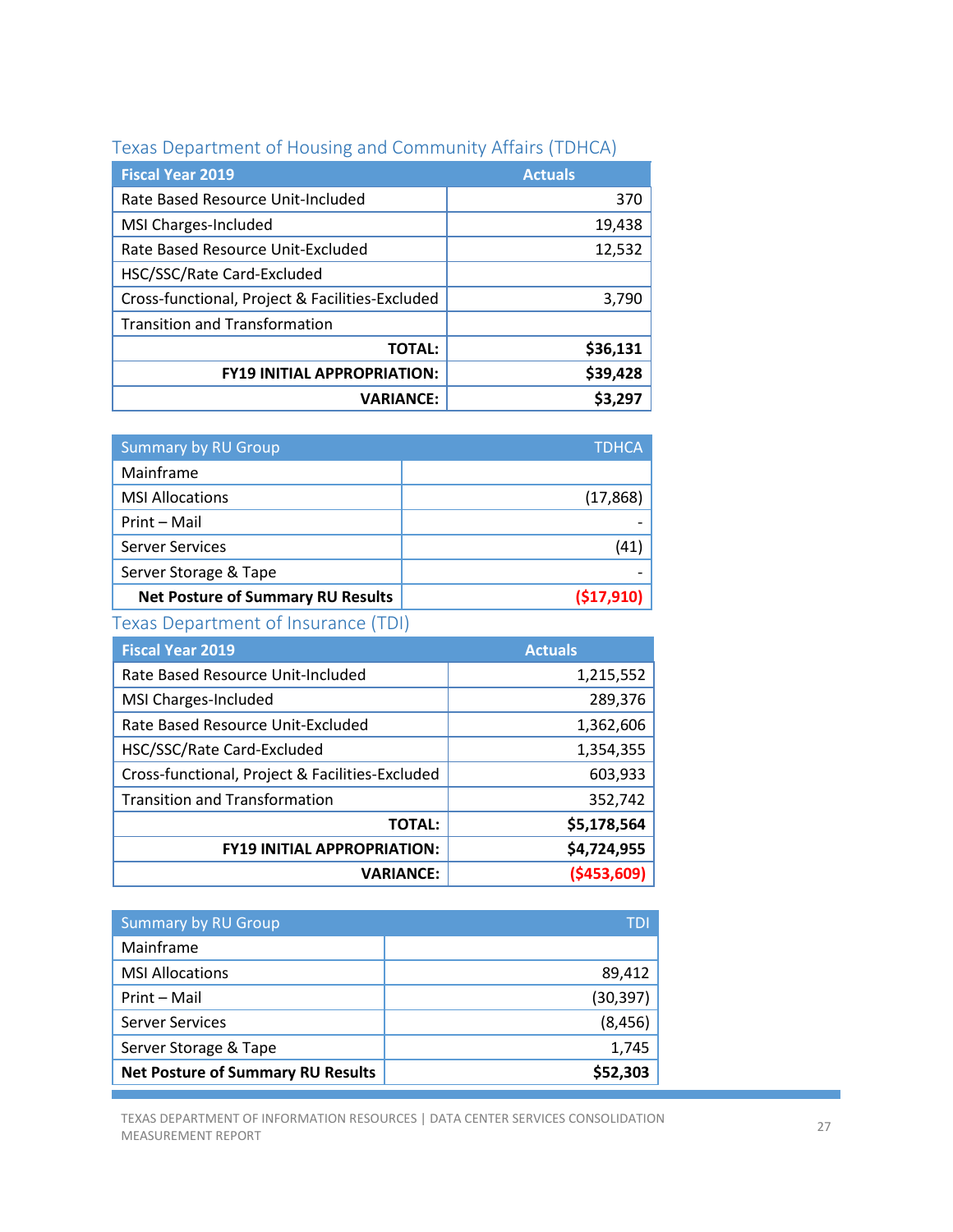# Texas Department of Licensing and Regulation (TDLR)

| <b>Fiscal Year 2019</b>                         | <b>Actuals</b> |
|-------------------------------------------------|----------------|
| Rate Based Resource Unit-Included               | 231,639        |
| MSI Charges-Included                            | 46,570         |
| Rate Based Resource Unit-Excluded               | 285,011        |
| HSC/SSC/Rate Card-Excluded                      | 423,315        |
| Cross-functional, Project & Facilities-Excluded | 110,945        |
| <b>Transition and Transformation</b>            | 64,298         |
| <b>TOTAL:</b>                                   | \$1,161,778    |
| <b>FY19 INITIAL APPROPRIATION:</b>              | \$983,365      |
| <b>VARIANCE:</b>                                | (5178, 413)    |

| <b>Summary by RU Group</b>               | TDI R |
|------------------------------------------|-------|
| Mainframe                                |       |
| <b>MSI Allocations</b>                   | 4.542 |
| Print - Mail                             |       |
| <b>Server Services</b>                   | 2,075 |
| Server Storage & Tape                    | 160   |
| <b>Net Posture of Summary RU Results</b> |       |

# Texas Education Agency (TEA)

| <b>Fiscal Year 2019</b>                         | <b>Actuals</b> |
|-------------------------------------------------|----------------|
| Rate Based Resource Unit-Included               | 2,574,689      |
| MSI Charges-Included                            | 730,546        |
| Rate Based Resource Unit-Excluded               | 1,957,945      |
| HSC/SSC/Rate Card-Excluded                      | 6,897,930      |
| Cross-functional, Project & Facilities-Excluded | 1,230,860      |
| <b>Transition and Transformation</b>            | 860,401        |
| <b>TOTAL:</b>                                   | \$14,252,372   |
| <b>FY19 INITIAL APPROPRIATION:</b>              | \$13,421,592   |
| <b>VARIANCE:</b>                                | ( \$830, 780)  |

| <b>Summary by RU Group</b>               | TFA         |
|------------------------------------------|-------------|
| Mainframe                                |             |
| <b>MSI Allocations</b>                   | (96, 951)   |
| Print - Mail                             |             |
| <b>Server Services</b>                   | (13,096)    |
| Server Storage & Tape                    | 2,635       |
| <b>Net Posture of Summary RU Results</b> | (\$107,411) |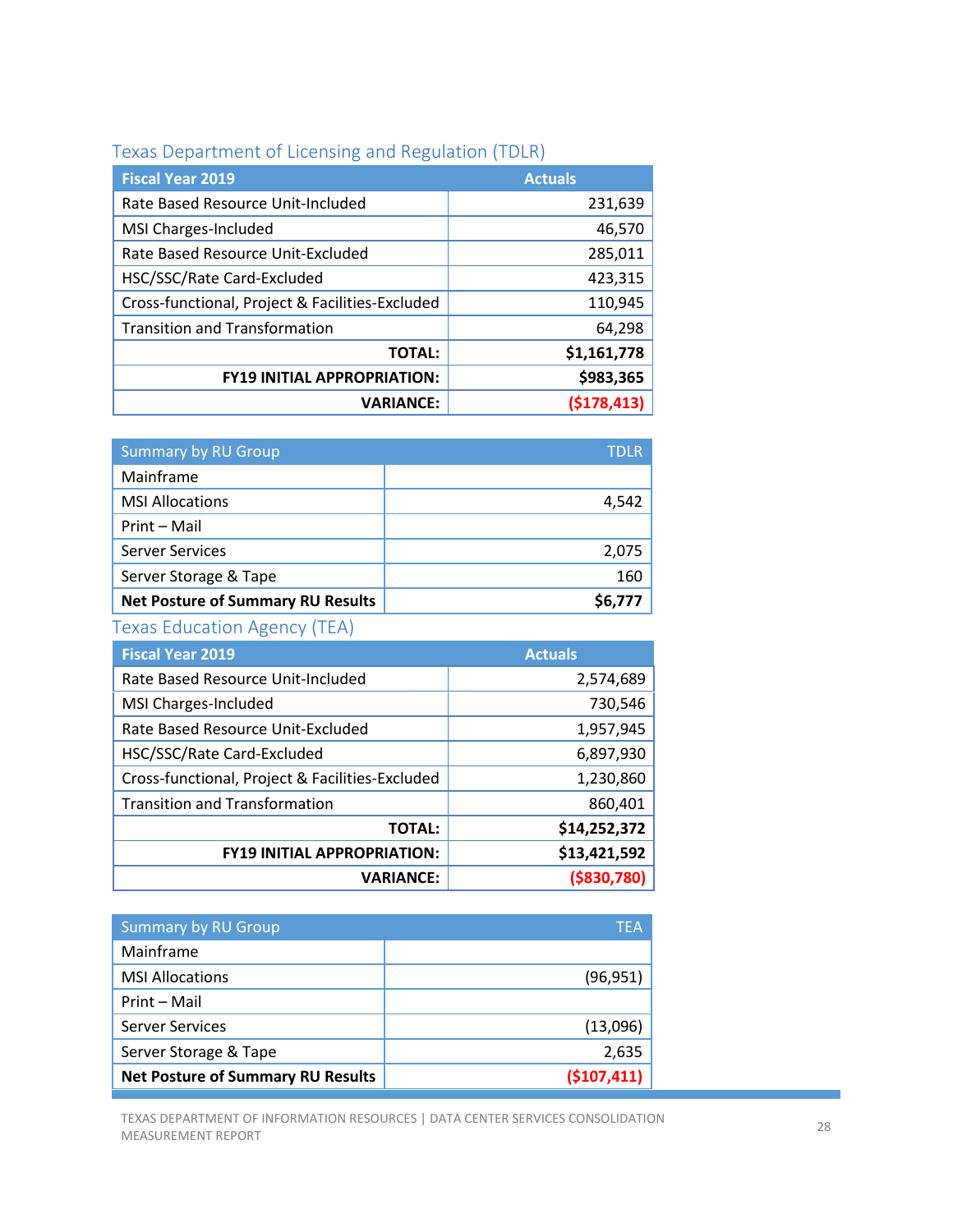#### Texas Facilities Commission (TFC)

| <b>Fiscal Year 2019</b>                         | <b>Actuals</b> |
|-------------------------------------------------|----------------|
| Rate Based Resource Unit-Included               | 61,858         |
| MSI Charges-Included                            | 8,577          |
| Rate Based Resource Unit-Excluded               | 89,441         |
| HSC/SSC/Rate Card-Excluded                      | 59,567         |
| Cross-functional, Project & Facilities-Excluded | 20,550         |
| <b>Transition and Transformation</b>            | 19,356         |
| <b>TOTAL:</b>                                   | \$259,349      |
| <b>FY19 INITIAL APPROPRIATION:</b>              | \$287,235      |
| <b>VARIANCE:</b>                                | \$27,886       |

| <b>Summary by RU Group</b>               | TFC.   |
|------------------------------------------|--------|
| Mainframe                                |        |
| <b>MSI Allocations</b>                   | 4,161  |
| Print - Mail                             |        |
| <b>Server Services</b>                   | (54    |
| Server Storage & Tape                    | 387    |
| <b>Net Posture of Summary RU Results</b> | S4.002 |

Texas Historical Commission (THC)

| <b>Fiscal Year 2019</b>                         | <b>Actuals</b> |
|-------------------------------------------------|----------------|
| Rate Based Resource Unit-Included               |                |
| MSI Charges-Included                            |                |
| Rate Based Resource Unit-Excluded               | 57,272         |
| HSC/SSC/Rate Card-Excluded                      | 1,013          |
| Cross-functional, Project & Facilities-Excluded |                |
| <b>Transition and Transformation</b>            |                |
| <b>TOTAL:</b>                                   | \$58,285       |
| <b>FY19 INITIAL APPROPRIATION:</b>              | \$58,581       |
| <b>VARIANCE:</b>                                | S296           |

In FY 2019, THC did not consume any services that were included in the base rate analysis.

### Texas Higher Education Coordinating Board (THECB)

| <b>Fiscal Year 2019</b>           | <b>Actuals</b> |
|-----------------------------------|----------------|
| Rate Based Resource Unit-Included | 645.541        |
| MSI Charges-Included              | 137.057        |
| Rate Based Resource Unit-Excluded | 357,330        |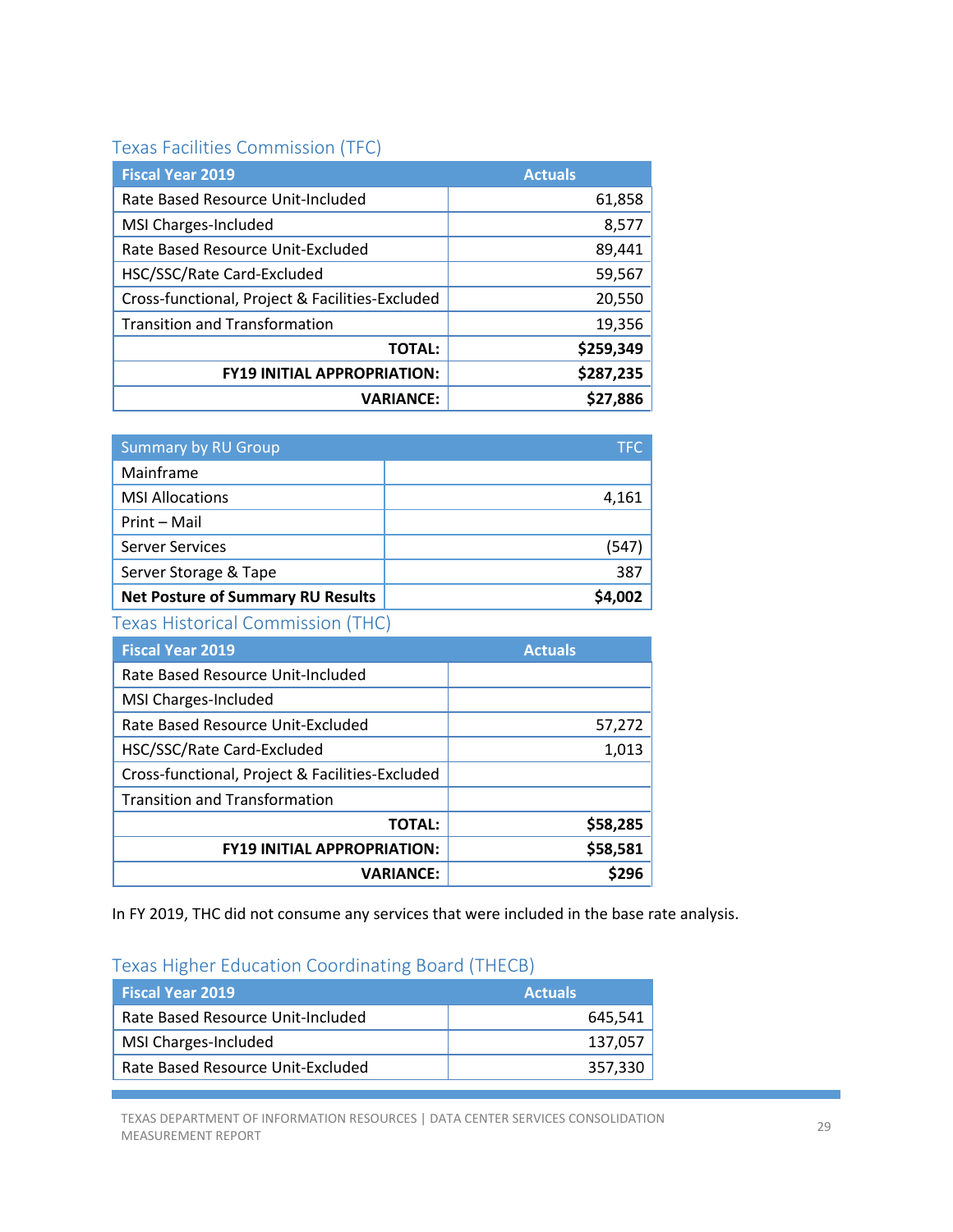| 386,494     |
|-------------|
| 212,878     |
| 143,894     |
| \$1,883,194 |
| \$2,126,930 |
| \$243,736   |
|             |

| <b>Summary by RU Group</b>               | <b>THECB</b> |
|------------------------------------------|--------------|
| Mainframe                                |              |
| <b>MSI Allocations</b>                   | (12, 361)    |
| Print - Mail                             | (3, 549)     |
| <b>Server Services</b>                   | (802)        |
| Server Storage & Tape                    | 1,961        |
| <b>Net Posture of Summary RU Results</b> | (514, 752)   |

# Texas Juvenile Justice Department (TJJD)

| <b>Fiscal Year 2019</b>                         | <b>Actuals</b> |
|-------------------------------------------------|----------------|
| Rate Based Resource Unit-Included               | 600,841        |
| MSI Charges-Included                            | 90,932         |
| Rate Based Resource Unit-Excluded               | 260,162        |
| HSC/SSC/Rate Card-Excluded                      | 398,788        |
| Cross-functional, Project & Facilities-Excluded | 180,482        |
| <b>Transition and Transformation</b>            | 141,537        |
| <b>TOTAL:</b>                                   | \$1,672,742    |
| <b>FY19 INITIAL APPROPRIATION:</b>              | \$1,893,081    |
| <b>VARIANCE:</b>                                | \$220,339      |

| <b>Summary by RU Group</b>               | TIJD     |
|------------------------------------------|----------|
| Mainframe                                | 804      |
| <b>MSI Allocations</b>                   | 870      |
| Print - Mail                             |          |
| <b>Server Services</b>                   | (8,791)  |
| Server Storage & Tape                    | 310      |
| <b>Net Posture of Summary RU Results</b> | (56,806) |

# Texas Military Department (TMD)

| l Fiscal Year 2019                | <b>Actuals</b> |
|-----------------------------------|----------------|
| Rate Based Resource Unit-Included |                |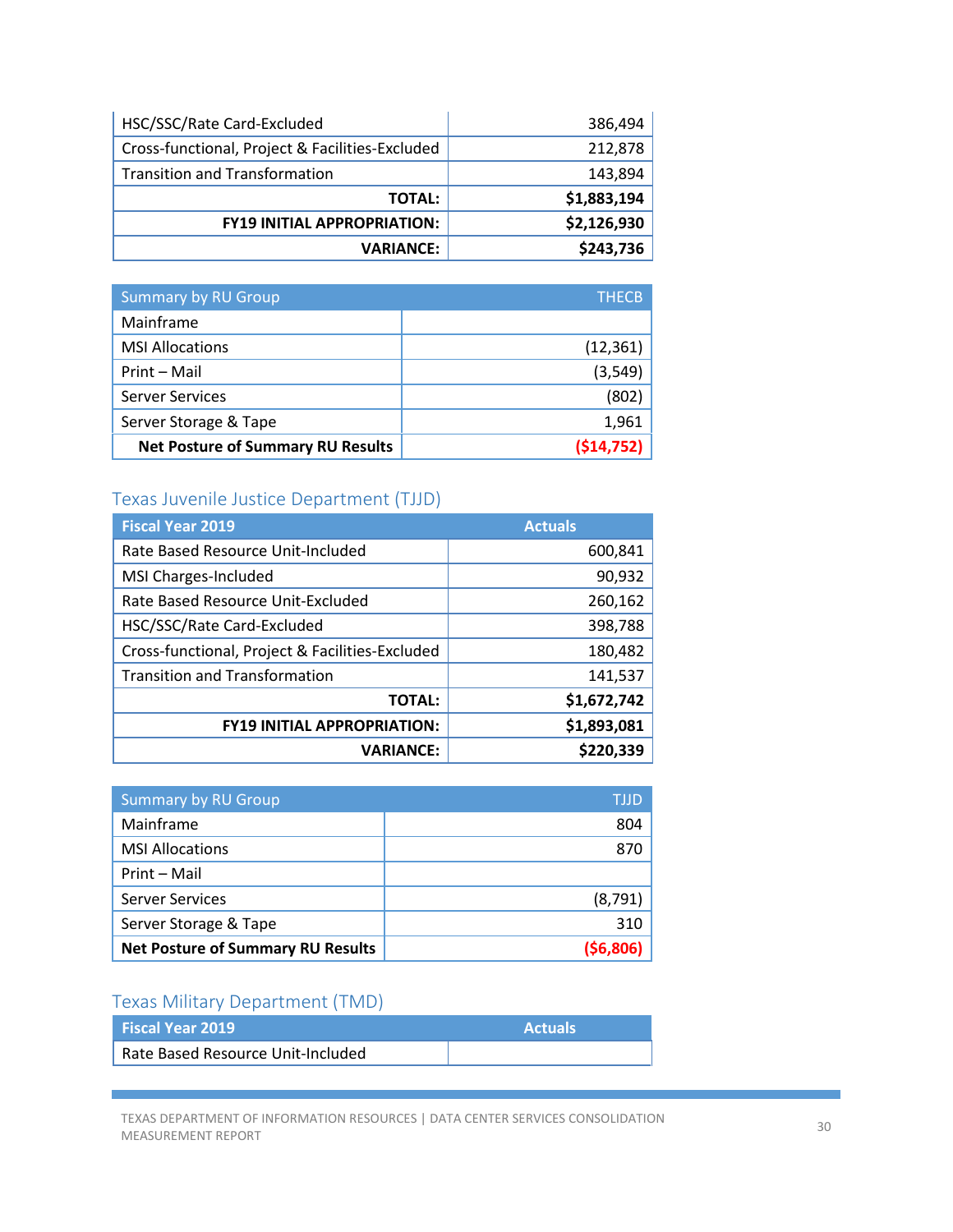| MSI Charges-Included                            |              |
|-------------------------------------------------|--------------|
| Rate Based Resource Unit-Excluded               | 39,052       |
| HSC/SSC/Rate Card-Excluded                      | 41,310       |
| Cross-functional, Project & Facilities-Excluded |              |
| <b>Transition and Transformation</b>            |              |
| <b>TOTAL:</b>                                   | \$80,362     |
| <b>FY19 INITIAL APPROPRIATION:</b>              | \$59,607     |
| <b>VARIANCE:</b>                                | ( \$20, 755) |

In FY 2019, TMD did not consume any services that were included in the base rate analysis.

#### Texas Parks and Wildlife Department (TPWD)

| <b>Fiscal Year 2019</b>                         | <b>Actuals</b> |
|-------------------------------------------------|----------------|
| Rate Based Resource Unit-Included               | 683,438        |
| MSI Charges-Included                            | 179,554        |
| Rate Based Resource Unit-Excluded               | 1,535,134      |
| HSC/SSC/Rate Card-Excluded                      | 2,211,860      |
| Cross-functional, Project & Facilities-Excluded | 348,957        |
| <b>Transition and Transformation</b>            | 329,607        |
| <b>TOTAL:</b>                                   | \$5,288,550    |
| <b>FY19 INITIAL APPROPRIATION:</b>              | \$4,701,727    |
| <b>VARIANCE:</b>                                | ( \$586, 823)  |

| <b>Summary by RU Group</b>               | TPWD       |
|------------------------------------------|------------|
| Mainframe                                |            |
| <b>MSI Allocations</b>                   | 1,100      |
| Print - Mail                             |            |
| Server Services                          | (16, 387)  |
| Server Storage & Tape                    | 994        |
| <b>Net Posture of Summary RU Results</b> | (514, 293) |

#### Texas State Library and Archives Commission (TSLAC)

| <b>Fiscal Year 2019</b>                         | <b>Actuals</b> |
|-------------------------------------------------|----------------|
| Rate Based Resource Unit-Included               | 173,855        |
| MSI Charges-Included                            | 24.344         |
| Rate Based Resource Unit-Excluded               | 11.420         |
| HSC/SSC/Rate Card-Excluded                      | 69.217         |
| Cross-functional, Project & Facilities-Excluded | 53,776         |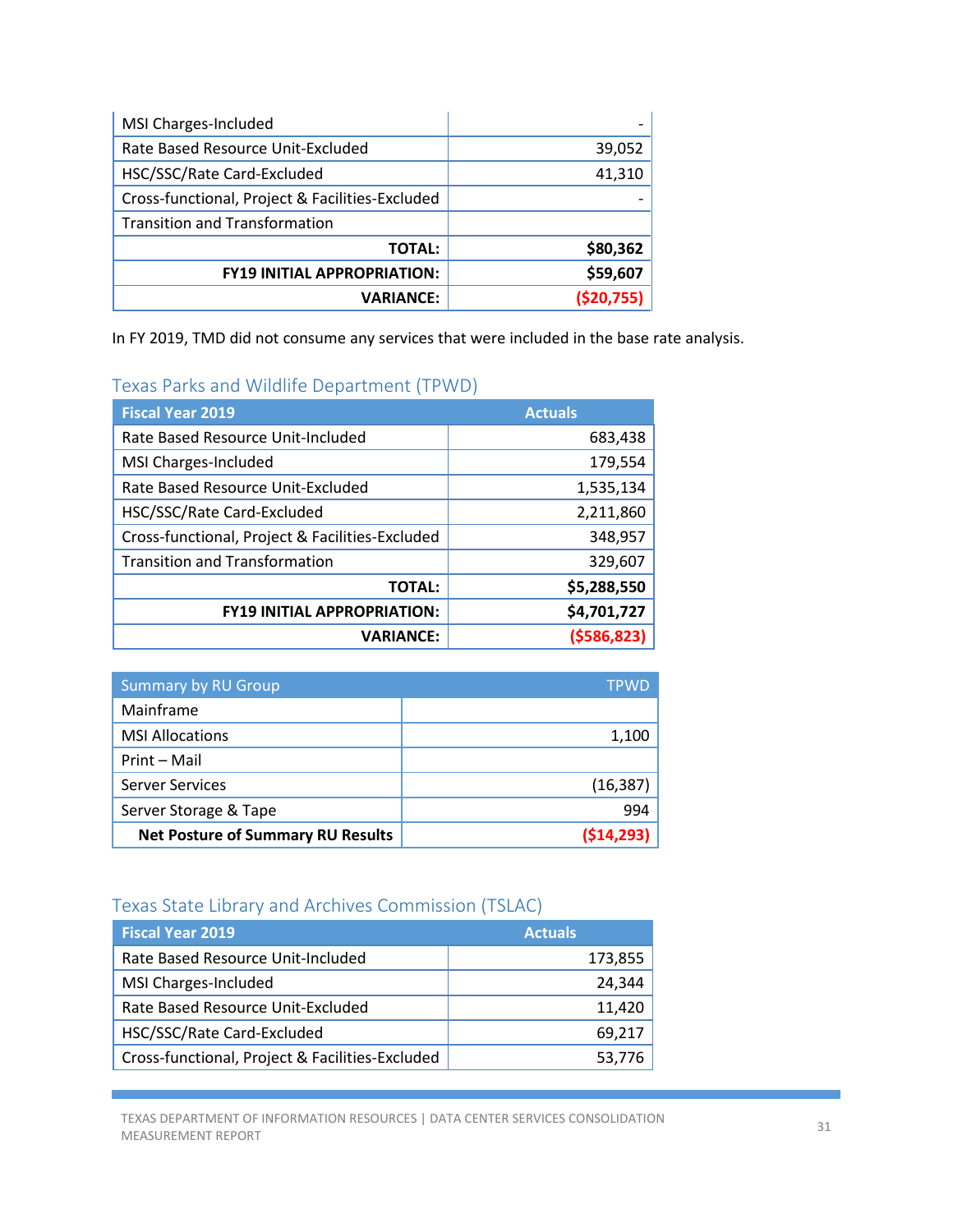| Transition and Transformation      | 33,788    |
|------------------------------------|-----------|
| <b>TOTAL:</b>                      | \$366,400 |
| <b>FY19 INITIAL APPROPRIATION:</b> | \$522,802 |
| <b>VARIANCE:</b>                   | \$156,402 |

| <b>Summary by RU Group</b>               | <b>TSLAC</b> |
|------------------------------------------|--------------|
| Mainframe                                |              |
| <b>MSI Allocations</b>                   | 16,065       |
| Print - Mail                             | (1,531)      |
| <b>Server Services</b>                   | 1,561        |
| Server Storage & Tape                    | 131          |
| <b>Net Posture of Summary RU Results</b> | \$16,226     |

# Texas Veterans Commission (TVC)

| <b>Fiscal Year 2019</b>                         | <b>Actuals</b> |
|-------------------------------------------------|----------------|
| Rate Based Resource Unit-Included               | 10,336         |
| MSI Charges-Included                            | 5,211          |
| Rate Based Resource Unit-Excluded               | 55,326         |
| HSC/SSC/Rate Card-Excluded                      | 4,696          |
| Cross-functional, Project & Facilities-Excluded | 10,336         |
| <b>Transition and Transformation</b>            | 4,002          |
| <b>TOTAL:</b>                                   | \$89,906       |
| <b>FY19 INITIAL APPROPRIATION:</b>              | \$122,373      |
| <b>VARIANCE:</b>                                | \$32,467       |

| <b>Summary by RU Group</b>               | <b>TVC</b> |
|------------------------------------------|------------|
| Mainframe                                |            |
| <b>MSI Allocations</b>                   | (796)      |
| Print - Mail                             |            |
| Server Services                          | 145        |
| Server Storage & Tape                    | q          |
| <b>Net Posture of Summary RU Results</b> |            |

# Texas Workforce Commission (TWC)

| <b>Fiscal Year 2019</b>           | <b>Actuals</b> |
|-----------------------------------|----------------|
| Rate Based Resource Unit-Included | 12,673,462     |
| MSI Charges-Included              | 1,633,547      |
| Rate Based Resource Unit-Excluded | 2,742,621      |
| HSC/SSC/Rate Card-Excluded        | 4,281,691      |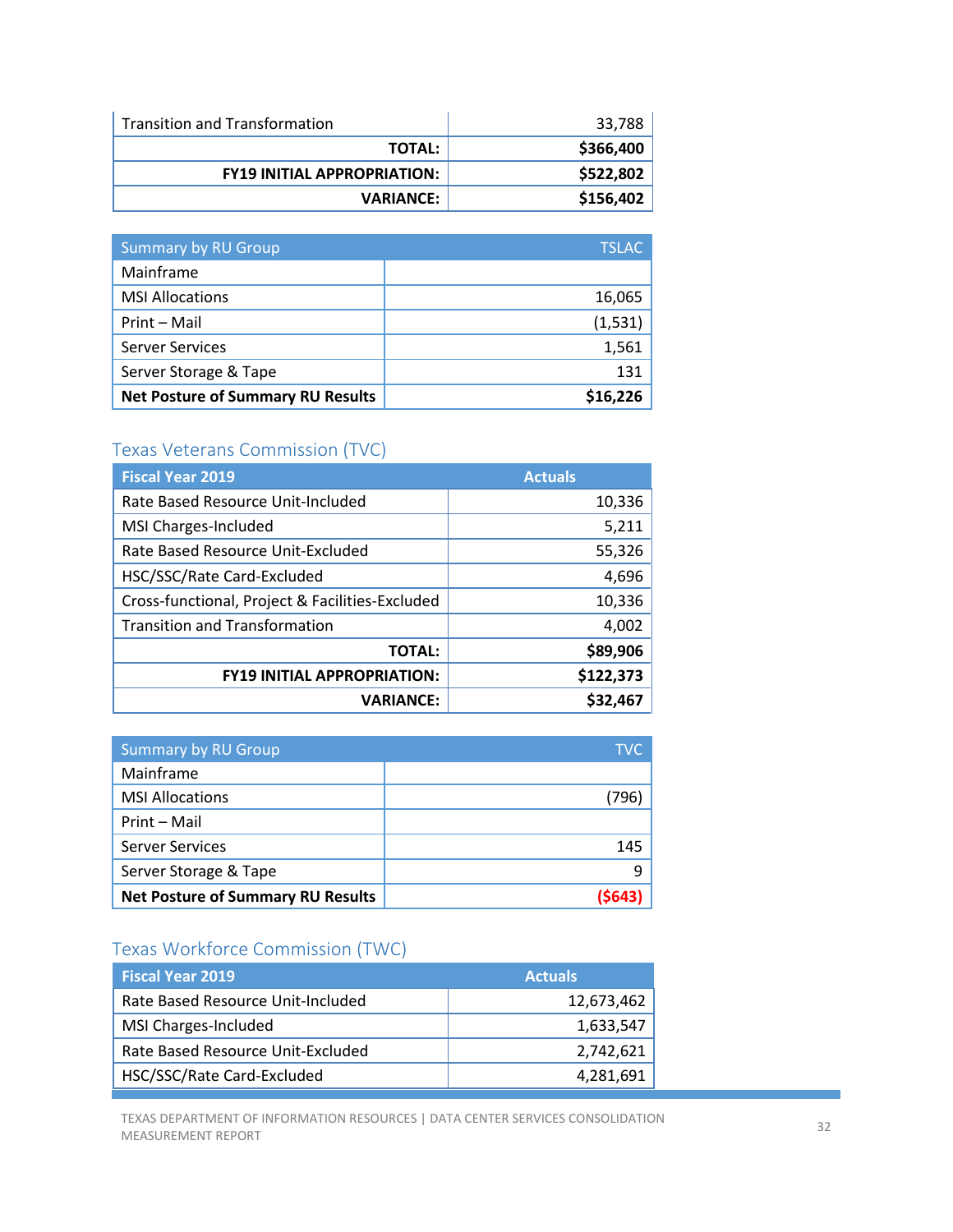| Cross-functional, Project & Facilities-Excluded | 1,063,376    |
|-------------------------------------------------|--------------|
| <b>Transition and Transformation</b>            | 1,630,228    |
| <b>TOTAL:</b>                                   | \$24,024,924 |
| <b>FY19 INITIAL APPROPRIATION:</b>              | \$24,859,725 |
| <b>VARIANCE:</b>                                | \$834,801    |

| <b>Summary by RU Group</b>               | <b>TWC</b> |
|------------------------------------------|------------|
| Mainframe                                | 66,885     |
| <b>MSI Allocations</b>                   | (34, 396)  |
| Print - Mail                             | (73, 621)  |
| <b>Server Services</b>                   | (67, 979)  |
| Server Storage & Tape                    | 9,550      |
| <b>Net Posture of Summary RU Results</b> | (599, 562) |

# Texas Water Development Board (TWDB)

| <b>Fiscal Year 2019</b>                         | <b>Actuals</b> |
|-------------------------------------------------|----------------|
| Rate Based Resource Unit-Included               | 116,541        |
| MSI Charges-Included                            | 61,329         |
| Rate Based Resource Unit-Excluded               | 104,268        |
| HSC/SSC/Rate Card-Excluded                      | 112,882        |
| Cross-functional, Project & Facilities-Excluded | 407,552        |
| <b>Transition and Transformation</b>            | 117,683        |
| <b>TOTAL:</b>                                   | \$920,255      |
| <b>FY19 INITIAL APPROPRIATION:</b>              | \$1,010,030    |
| <b>VARIANCE:</b>                                | \$89,775       |

| <b>Summary by RU Group</b>               | <b>TWDB</b> |
|------------------------------------------|-------------|
| Mainframe                                |             |
| <b>MSI Allocations</b>                   | (1, 415)    |
| Print - Mail                             |             |
| <b>Server Services</b>                   | (490)       |
| Server Storage & Tape                    | 1,360       |
| <b>Net Posture of Summary RU Results</b> | (5545)      |

# Texas Department of Motor Vehicles (TXDMV)

| <b>Actuals</b> |
|----------------|
| 3,160,148      |
| 822.889        |
|                |

TEXAS DEPARTMENT OF INFORMATION RESOURCES | DATA CENTER SERVICES CONSOLIDATION 33<br>MEASUREMENT REPORT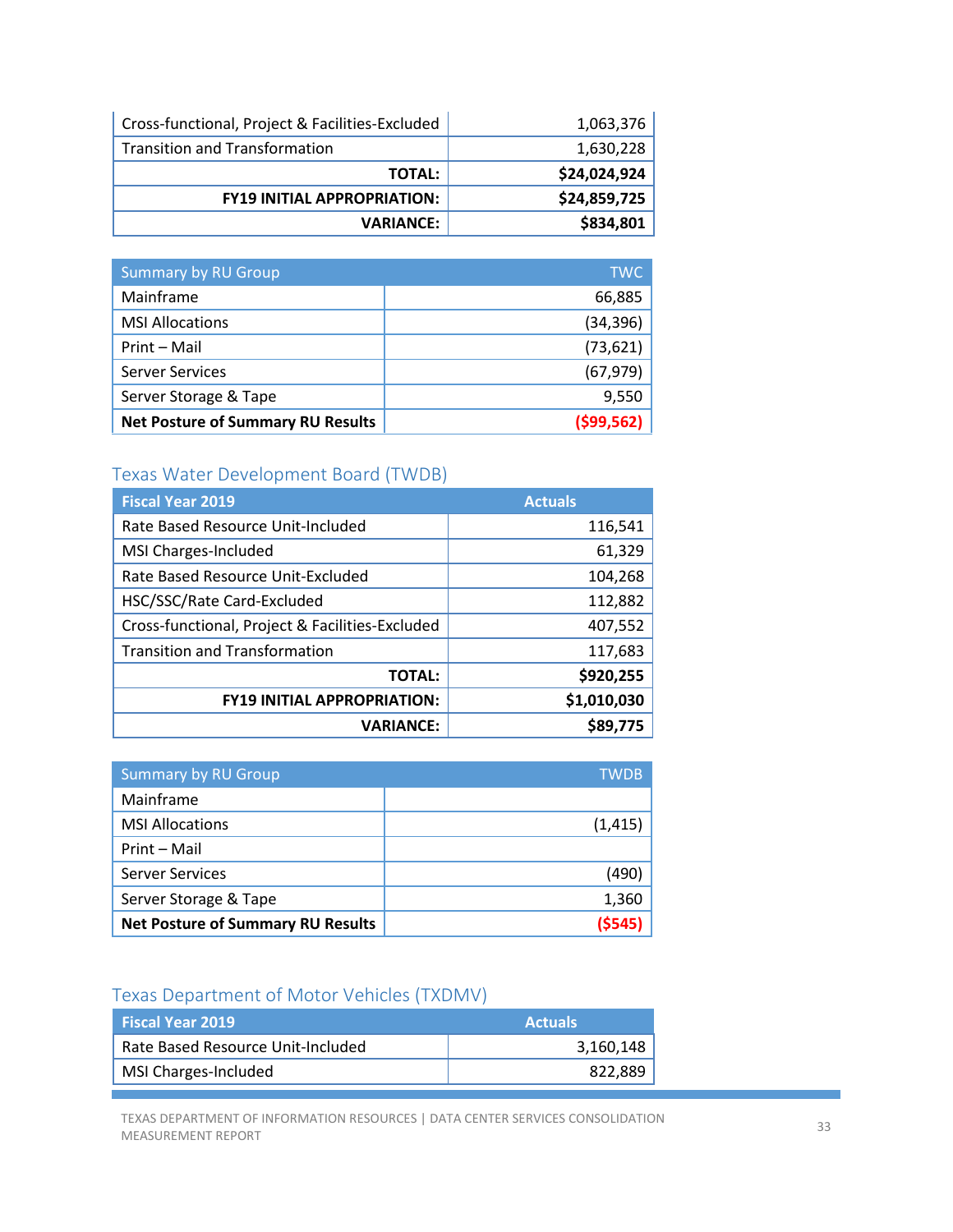| Rate Based Resource Unit-Excluded               | 2,098,507     |
|-------------------------------------------------|---------------|
| HSC/SSC/Rate Card-Excluded                      | 2,194,618     |
| Cross-functional, Project & Facilities-Excluded | 960,227       |
| <b>Transition and Transformation</b>            | 442,939       |
| <b>TOTAL:</b>                                   | \$9,679,329   |
| <b>FY19 INITIAL APPROPRIATION:</b>              | \$9,351,145   |
| <b>VARIANCE:</b>                                | ( \$328, 184) |

| <b>Summary by RU Group</b>               | TxDMV     |
|------------------------------------------|-----------|
| Mainframe                                |           |
| <b>MSI Allocations</b>                   | 133,113   |
| Print - Mail                             | (69, 872) |
| <b>Server Services</b>                   | (23,760)  |
| Server Storage & Tape                    | 14,179    |
| <b>Net Posture of Summary RU Results</b> | \$53,659  |

# Texas Department of Transportation (TXDOT)

| <b>Fiscal Year 2019</b>                         | <b>Actuals</b> |
|-------------------------------------------------|----------------|
| Rate Based Resource Unit-Included               | 7,783,126      |
| MSI Charges-Included                            | 1,677,989      |
| Rate Based Resource Unit-Excluded               | 8,814,167      |
| HSC/SSC/Rate Card-Excluded                      | 7,161,270      |
| Cross-functional, Project & Facilities-Excluded | 2,966,421      |
| <b>Transition and Transformation</b>            | 1,844,276      |
| <b>TOTAL:</b>                                   | \$30,247,249   |
| <b>FY19 INITIAL APPROPRIATION:</b>              | \$25,782,342   |
| <b>VARIANCE:</b>                                | ( \$4,464,907) |

| <b>Summary by RU Group</b>               | <b>TxDOT</b>  |
|------------------------------------------|---------------|
|                                          |               |
| <b>Mainframe</b>                         | 8,851         |
| <b>MSI Allocations</b>                   | (42,900)      |
| <b>Print - Mail</b>                      |               |
| <b>Server Services</b>                   | (154, 504)    |
| <b>Server Storage &amp; Tape</b>         | 29,804        |
| <b>Net Posture of Summary RU Results</b> | ( \$158, 748) |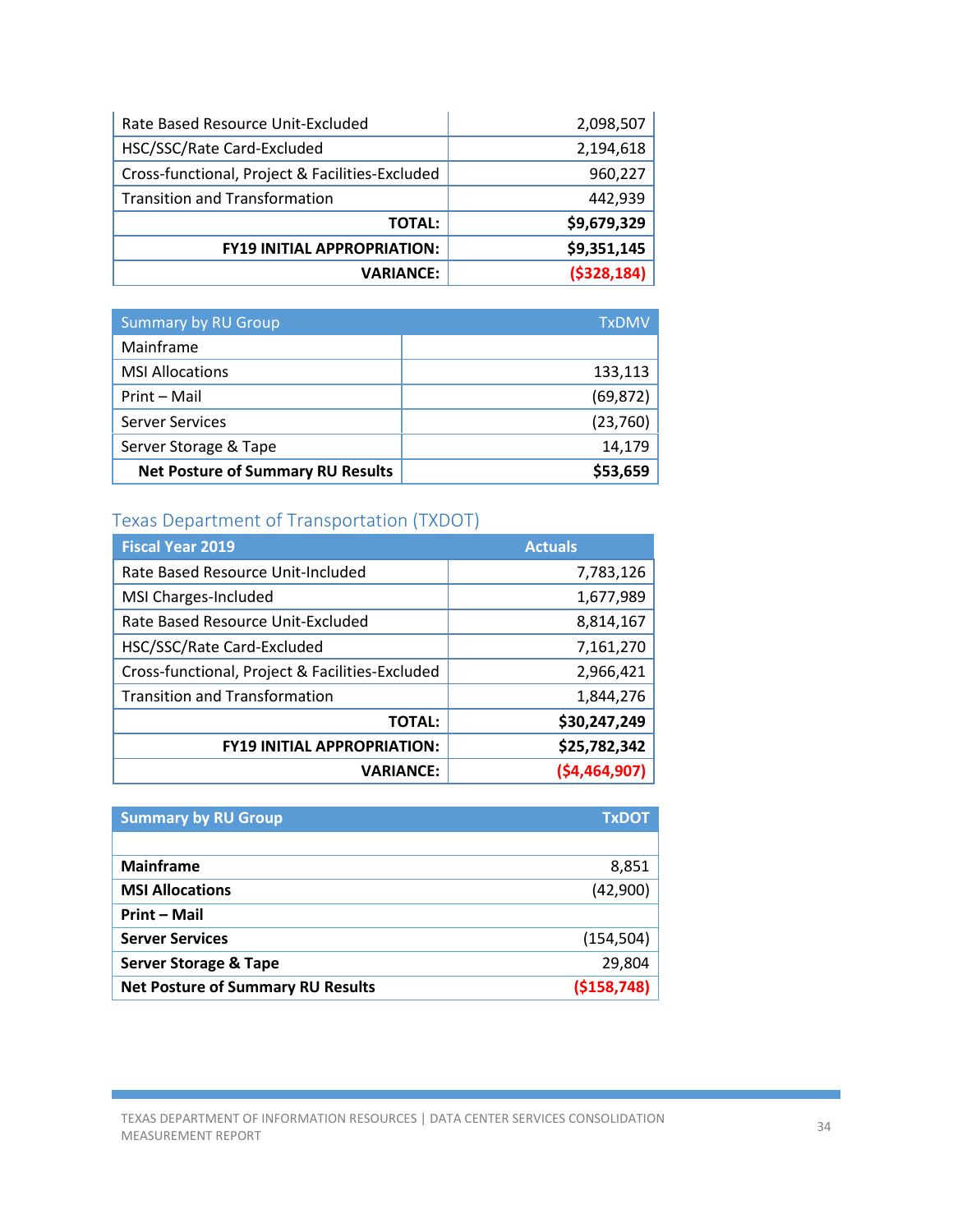# <span id="page-34-0"></span>Voluntary Customers4

| <b>Agencies (without a DCS Capital Budget Appropriation)</b> | <b>Actual Consumption</b>    |
|--------------------------------------------------------------|------------------------------|
| <b>Board of Law Examiners</b>                                | \$7,010                      |
| Office of Public Utilities Commission                        | \$17,314                     |
| <b>State Securities Board</b>                                | \$28,324                     |
| <b>Texas Ethics Commission</b>                               | \$2,091                      |
| <b>Texas Lottery Commission</b>                              | \$67,718                     |
| Teacher Retirement System of Texas                           | \$293,844                    |
| <b>Texas State Board of Pharmacy</b>                         | \$8,863                      |
| <b>Texas Department of Public Safety</b>                     | \$2,555,923                  |
| <b>Texas Racing Commission</b>                               | \$9,087                      |
|                                                              | \$2,989,374<br><b>TOTAL:</b> |
| <b>Self-Directed and Semi-Independent Agencies</b>           | <b>Actual Consumption</b>    |
| <b>Texas Credit Union Department</b>                         | \$21,178                     |
| <b>Texas Board of Architectural Examiners</b>                | \$5,016                      |
| <b>Texas Board of Professional Engineers</b>                 | \$8,549                      |
| <b>Texas Real Estate Commission</b>                          | \$27,509                     |
| <b>Texas Department of Banking</b>                           | \$38,795                     |
|                                                              | \$101,047<br><b>TOTAL:</b>   |
| <b>Higher Education: Colleges and Universities</b>           | <b>Actual Consumption</b>    |
| <b>Texas A&amp;M Forest Service</b>                          | \$16,086                     |
| <b>Texas Tech University</b>                                 | \$8,043                      |
| <b>Sul Ross State University</b>                             | \$17,921                     |
| <b>Texas Woman's University</b>                              | \$10,222                     |
|                                                              | <b>TOTAL:</b><br>\$52,272    |
| <b>Local Government Entities</b>                             | <b>Actual Consumption</b>    |
| City of Abilene                                              | \$6,177                      |
| <b>Austin County Emergency Communications District</b>       | \$6,177                      |
| Bexar Metro 911 Network District                             | \$15,443                     |
| <b>Brazos County</b>                                         | \$8,043                      |
| <b>Capital Area Council of Governments</b>                   | \$11,033                     |
| City of Carrollton                                           | \$6,177                      |
| <b>City of Harker Heights</b>                                | \$6,177                      |
| City of Houston                                              | \$6,177                      |
| City of Universal City                                       | \$6,177                      |
| Colorado County                                              | \$27,141                     |
| City of Fair Oaks Ranch                                      | \$6,177                      |
| <b>Collin County</b>                                         | \$6,177                      |
| City of Plainview                                            | \$6,177                      |
| <b>Travis County</b>                                         | \$1,109                      |
| City of San Antonio                                          | \$6,177                      |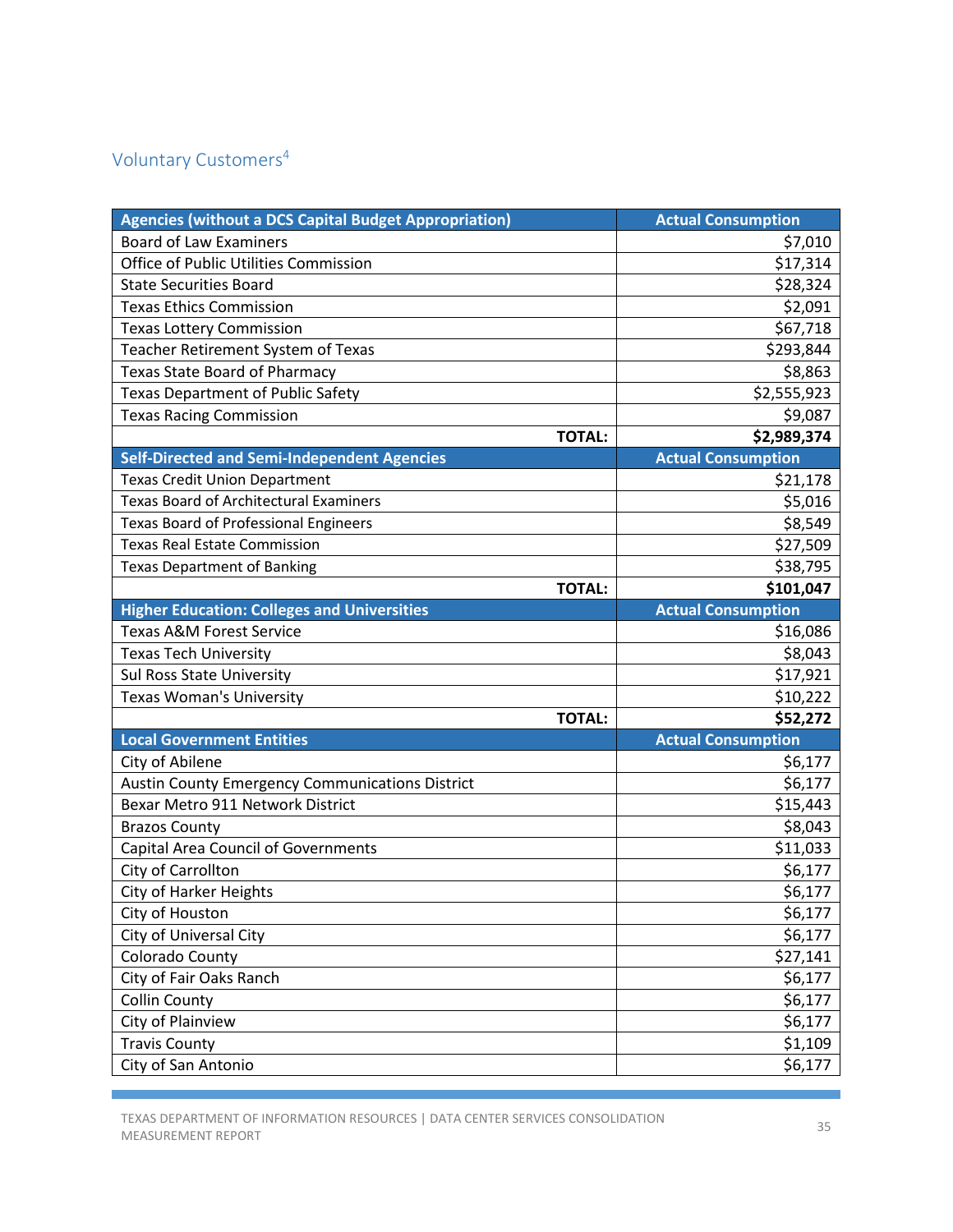| City of Temple                                     | \$6,177     |
|----------------------------------------------------|-------------|
| City of Waco                                       | \$6,177     |
| City of Wolfforth                                  | \$6,177     |
| Dallas Area Rapid Transit                          | \$6,177     |
| El Paso County 911 District                        | \$4,118     |
| <b>Erath County</b>                                | \$5,105     |
| Houston Parks Board LGC, Inc.                      | \$1,030     |
| Lower Colorado River Authority                     | \$15,443    |
| Lower Rio Grande Valley Development Council        | \$15,443    |
| North Texas Municipal Water District               | \$15,443    |
| <b>Potter County</b>                               | \$26,738    |
| San Antonio Housing Authority                      | \$6,177     |
| <b>Texas Commission on Jail Standards</b>          | \$2,188     |
| Town of Little Elm                                 | \$6,177     |
| Texas Municipal League Intergovernmental Risk Pool | \$18,193    |
| <b>Tarrant Regional Water District</b>             | \$15,443    |
| Center of Space Research, UT Austin                | \$16,086    |
| Via Metropolitan Transit                           | \$6,177     |
| <b>Williamson County</b>                           | \$22,306    |
| <b>TOTAL:</b>                                      | \$325,311   |
| <b>VOLUNTARY CUSTOMER TOTAL:</b>                   | \$3,468,004 |

<sup>4</sup> Voluntary Data Center Service customer that purchases email, print mail, or other optional services only and are not appropriated funds for DCS capital budgets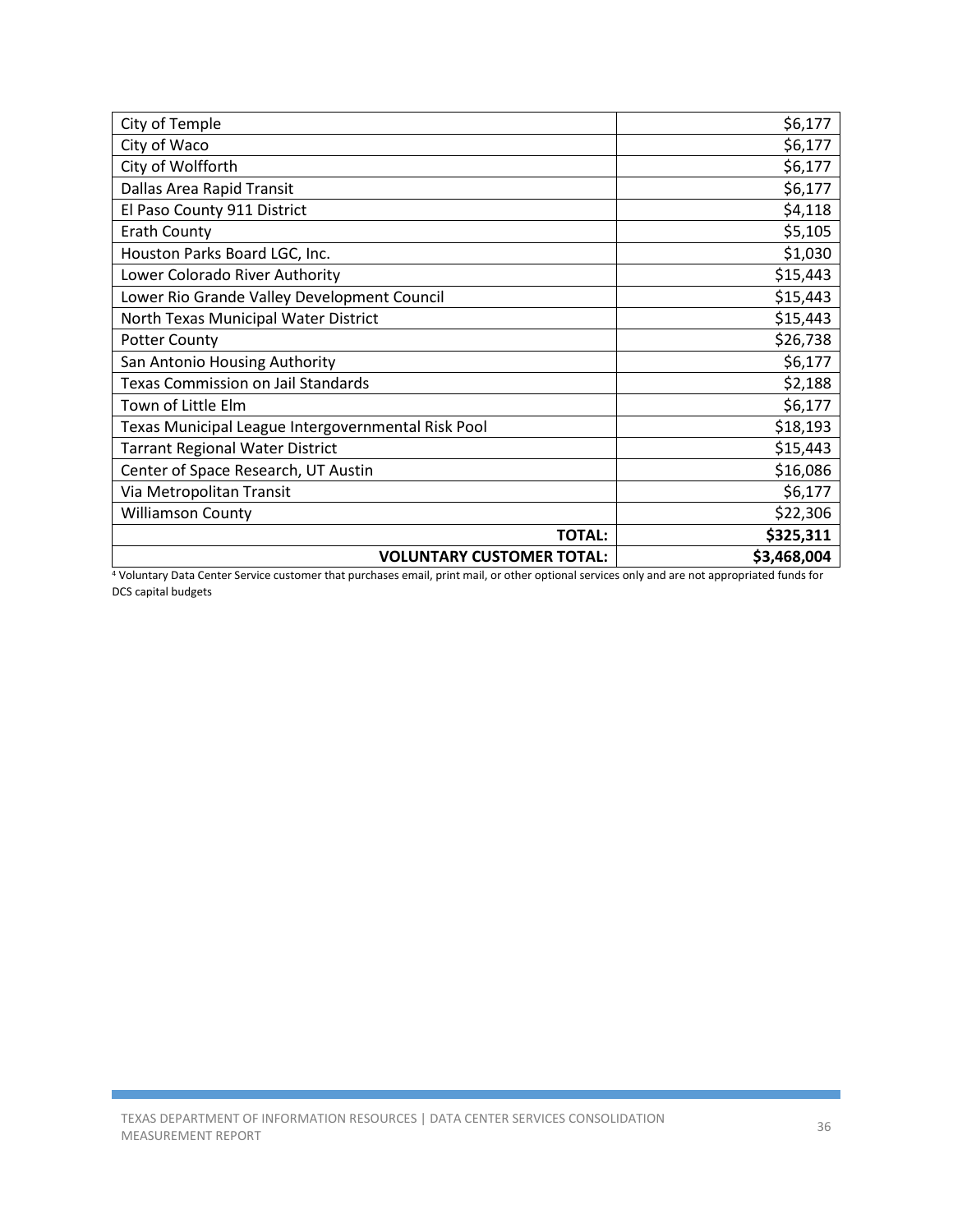# <span id="page-36-0"></span>Appendix D – Definition of Terms

| <b>Term</b>                          | <b>Definition</b>                                                                                                     |
|--------------------------------------|-----------------------------------------------------------------------------------------------------------------------|
| Agreement                            | Master Services Agreement for the Data Center Services program                                                        |
| <b>Base Rate</b>                     | The average chargeback rate for the fiscal year (in this case fiscal year                                             |
|                                      | 2019), excluding inflation factors, for each resource unit calculated by                                              |
|                                      | dividing the current year base charges (Attachment 4A of the DCS                                                      |
|                                      | Agreement) by the current year base volumes (Attachment 4D of the                                                     |
|                                      | current DCS Agreement) for the Service Component Providers (SCP) and                                                  |
|                                      | the Multi-Sourcing Services Integrator (MSI).                                                                         |
| <b>CPU</b>                           | <b>Central Processing Unit</b>                                                                                        |
| <b>DASD</b>                          | Direct Attached Storage Device                                                                                        |
| <b>DBaaS</b>                         | Database as a Service - This service is a derivative of platform as a                                                 |
|                                      | service. For DCS, it represents the Oracle database and hardware cost                                                 |
|                                      | in consolidated server solutions.                                                                                     |
| <b>DCS</b>                           | Data Center Services, a DIR program offering data center services to                                                  |
|                                      | agencies                                                                                                              |
| <b>DIR</b>                           | Texas Department of Information Resources                                                                             |
| Favorable Variance                   | Refers to the difference between planned or expected cost to actual                                                   |
|                                      | cost. A favorable variance indicates the actual cost is less than the                                                 |
|                                      | planned or expected cost.                                                                                             |
| <b>Fiscal Year</b>                   | Fiscal Year 2019 references the Texas State fiscal year, which ran from                                               |
|                                      | September 1, 2018, through August 31, 2019                                                                            |
| <b>HSC</b>                           | Hardware Service Charge                                                                                               |
| IT                                   | <b>Information Technology</b>                                                                                         |
| <b>Oracle Exadata Solution</b>       | Hardware costs associated with the Oracle database as a service                                                       |
|                                      | solution                                                                                                              |
| <b>MSI</b>                           | Multi-sourcing Services Integrator                                                                                    |
| Multi-sourcing Services              | A third-party service provider that coordinates and integrates the                                                    |
| Integrator                           | service delivery in an environment that uses multiple internal and                                                    |
|                                      | external service providers for the delivery of IT and business process                                                |
|                                      | services                                                                                                              |
| <b>Rate Based Services</b>           | DCS services that are charged to agencies based on a contracted rate                                                  |
| Resource Unit                        | and consumption level<br>The unit of measure for the rate-based services                                              |
| <b>SCCM</b>                          | <b>System Center Configuration Manager</b>                                                                            |
| SSC                                  |                                                                                                                       |
| <b>SVR</b>                           | Software Service Charge<br>Server                                                                                     |
| <b>Tiered Services</b>               |                                                                                                                       |
|                                      | Server and storage services that are based on a pricing tier range versus                                             |
| <b>Transition and Transformation</b> | a contracted rate and consumption level.<br>Transition costs are the costs associated with upgrading the IT operating |
|                                      | environment when moving from one outsourced environment to                                                            |
|                                      | another outsourced environment.                                                                                       |
| Unfavorable Variance                 | Refers to the difference between planned or expected cost to actual                                                   |
|                                      | cost. An unfavorable variance indicates the actual cost is more than the                                              |
|                                      | planned or expected cost.                                                                                             |
|                                      |                                                                                                                       |